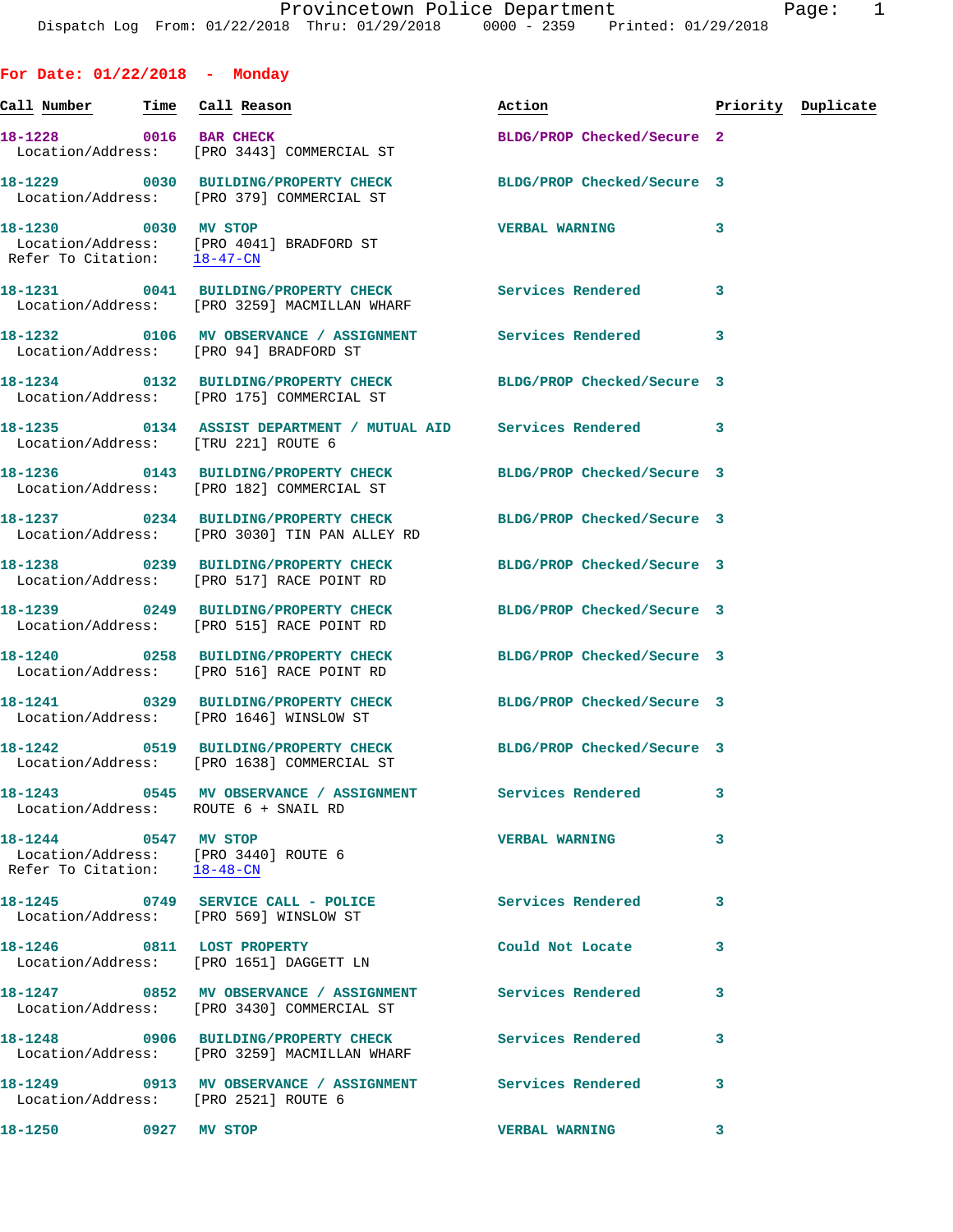|                                                                                               | Dispatch Log From: 01/22/2018 Thru: 01/29/2018 0000 - 2359 Printed: 01/29/2018                       | Provincetown Police Department | F              |
|-----------------------------------------------------------------------------------------------|------------------------------------------------------------------------------------------------------|--------------------------------|----------------|
| Location/Address: [PRO 2513] ROUTE 6<br>Refer To Citation: 18-49-CN                           |                                                                                                      |                                |                |
|                                                                                               | Location/Address: [PRO 857] COMMERCIAL ST                                                            | False Alarm                    | 1              |
| 18-1252 1012 MEDICAL EMERGENCY                                                                | Location/Address: [PRO 658] MOZART AVE                                                               | Transported to Hospital        | 1              |
|                                                                                               | 18-1254 1031 BUILDING/PROPERTY CHECK<br>Location/Address: [PRO 2483] COMMERCIAL ST                   | Services Rendered              | 3              |
| 18-1255 1043 FOLLOW UP<br>Refer To Summons: 17-353-AR                                         | Location/Address: [PRO 542] SHANK PAINTER RD                                                         | <b>Services Rendered</b>       | $\overline{2}$ |
|                                                                                               | 18-1256 1043 COMPLAINT - GENERAL<br>Location/Address: [PRO 3455] STABLE PATH                         | SPOKEN TO                      | 3              |
| Location/Address: [PRO 3222] ALDEN ST                                                         | 18-1257 1104 LARCENY / FORGERY / FRAUD SPOKEN TO                                                     |                                | $\mathbf{2}$   |
|                                                                                               | 18-1258 1117 FOLLOW UP<br>Location/Address: [PRO 542] SHANK PAINTER RD                               | Services Rendered              | $\overline{2}$ |
| Location/Address: PEARL ST                                                                    | 18-1261 1335 SERVICE CALL - POLICE                                                                   | Could Not Locate               | 3              |
|                                                                                               | 18-1260 1338 BUILDING/PROPERTY CHECK<br>Location/Address: [PRO 2898] JEROME SMITH RD                 | <b>Services Rendered</b>       | 3              |
|                                                                                               | 18-1262 1351 BUILDING/PROPERTY CHECK<br>Location/Address: [PRO 1638] COMMERCIAL ST                   | BLDG/PROP Checked/Secure 3     |                |
|                                                                                               | 18-1263 1356 BUILDING/PROPERTY CHECK<br>Location/Address: [PRO 526] RYDER ST EXT                     | <b>Services Rendered</b>       | 3              |
|                                                                                               | 18-1264 1454 FOLLOW UP<br>Location/Address: [PRO 542] SHANK PAINTER RD                               | <b>Services Rendered</b>       | $\overline{a}$ |
| Location/Address: [PRO 569] WINSLOW ST                                                        | 18-1265 1454 SERVICE CALL - SCHOOL Services Rendered                                                 |                                | 3              |
| Location/Address: [PRO 3440] ROUTE 6                                                          | 18-1268 1542 MV OBSERVANCE / ASSIGNMENT Services Rendered                                            |                                | 3              |
| 18-1269 1605 MV STOP<br>Location/Address: [PRO 2513] ROUTE 6<br>Refer To Citation: 18-50-CN   |                                                                                                      | <b>VERBAL WARNING</b>          | 3              |
|                                                                                               | 18-1270 1614 PARK, WALK & TALK<br>Location/Address: [PRO 105] COMMERCIAL ST                          | <b>Services Rendered</b>       | 2              |
|                                                                                               | 18-1271 1633 BUILDING/PROPERTY CHECK<br>Location/Address: [PRO 1231] COMMERCIAL ST                   | Services Rendered              | 3              |
|                                                                                               | 18-1272 1639 MEDICAL EMERGENCY<br>Location/Address: [PRO 440] HARRY KEMP WAY                         | Transported to Hospital        | 1              |
| 18-1273 1700 MV STOP<br>Location/Address: [PRO 569] WINSLOW ST<br>Refer To Citation: 18-51-CN |                                                                                                      | <b>VERBAL WARNING</b>          | 3              |
|                                                                                               | 18-1274 1721 ALARM - GENERAL<br>Location/Address: [PRO 4026] STABLE PATH                             | <b>Services Rendered</b>       | 1              |
|                                                                                               | 18-1275 1809 BUILDING/PROPERTY CHECK Services Rendered<br>Location/Address: [PRO 2540] RACE POINT RD |                                | 3              |
|                                                                                               |                                                                                                      | <b>VERBAL WARNING</b>          | 3              |

Location/Address: NELSON AVE + RACE POINT RD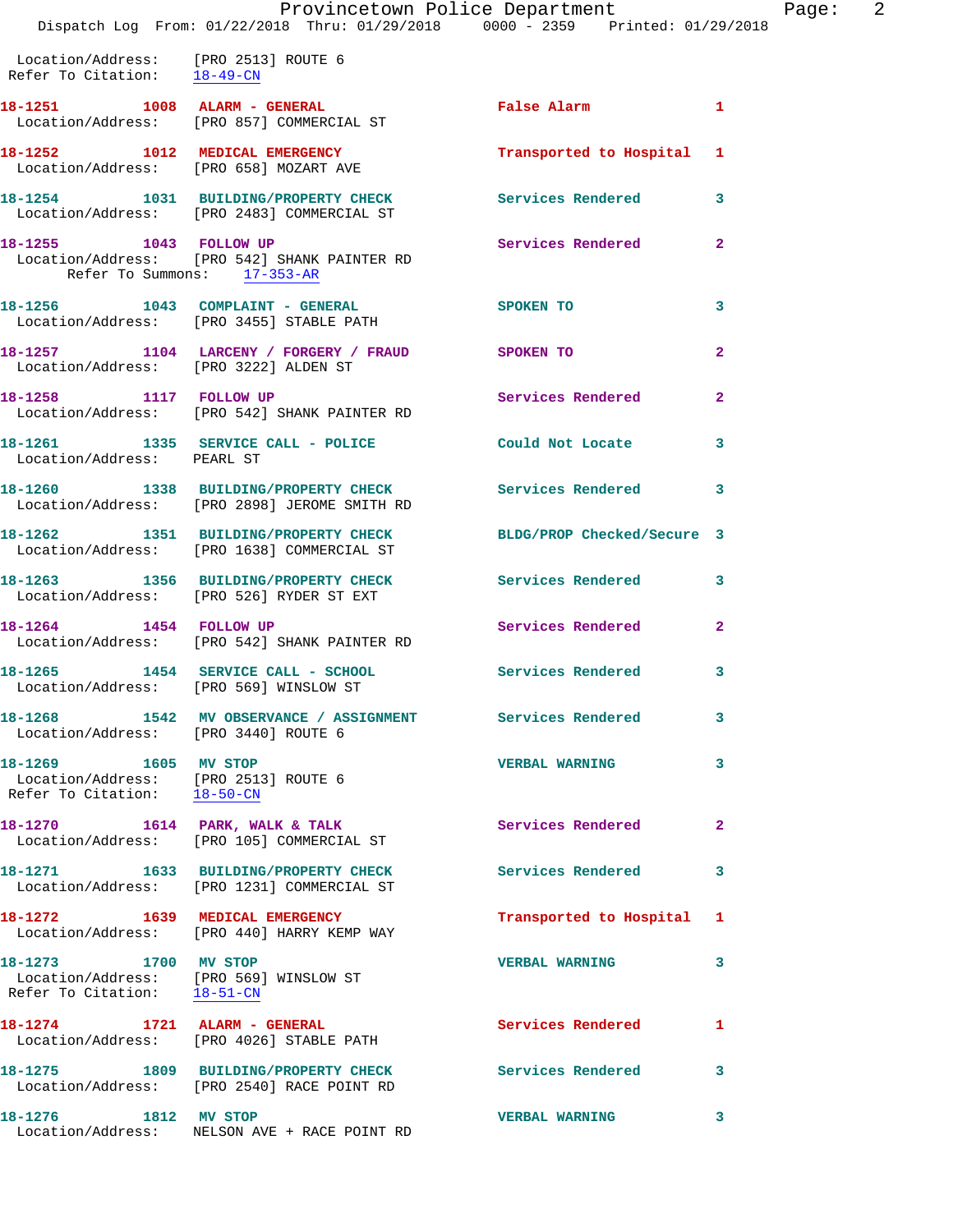|                                                     | Provincetown Police Department                                                                                  |                            |                |
|-----------------------------------------------------|-----------------------------------------------------------------------------------------------------------------|----------------------------|----------------|
|                                                     | Dispatch Log From: 01/22/2018 Thru: 01/29/2018 0000 - 2359 Printed: 01/29/2018                                  |                            |                |
| Refer To Citation: 18-52-CN                         |                                                                                                                 |                            |                |
|                                                     | 18-1277 1820 BUILDING/PROPERTY CHECK<br>Location/Address: [PRO 516] RACE POINT RD                               | Services Rendered          | 3              |
|                                                     | 18-1278 1832 BUILDING/PROPERTY CHECK<br>Location/Address: [PRO 517] RACE POINT RD                               | <b>Services Rendered</b>   | 3              |
|                                                     | 18-1279 1832 BUILDING/PROPERTY CHECK<br>Location/Address: [PRO 515] RACE POINT RD                               | <b>Services Rendered</b>   | 3              |
| 18-1280 1856 MV STOP                                | Location/Address: [PRO 3456] RYDER ST EXT<br>Refer To Citation: $\frac{18-53-CN}{N}$                            | <b>VERBAL WARNING</b>      | 3              |
| 18–1281                                             | 1902 BUILDING/PROPERTY CHECK<br>Location/Address: [PRO 1783] FRANKLIN ST                                        | BLDG/PROP Checked/Secure 3 |                |
|                                                     | 18-1283 1944 MV COMPLAINT<br>Location/Address: [PRO 518] RACE POINT RD                                          | No Action Required         | $\overline{2}$ |
|                                                     | 18-1284 1958 BUILDING/PROPERTY CHECK<br>Location/Address: [PRO 519] RACE POINT RD                               | BLDG/PROP Checked/Secure 3 |                |
| 18-1286 2042 MV STOP<br>Refer To Citation: 18-54-CN | Location/Address: [PRO 1665] CONWELL ST                                                                         | <b>VERBAL WARNING</b>      | 3              |
|                                                     | 18-1288 2119 BUILDING/PROPERTY CHECK<br>Location/Address: [PRO 519] RACE POINT RD                               | <b>Services Rendered</b>   | 3              |
|                                                     | 18-1289 2142 BUILDING/PROPERTY CHECK BLDG/PROP Checked/Secure 3<br>Location/Address: [PRO 530] SHANK PAINTER RD |                            |                |
|                                                     | 18-1290 2147 MV OBSERVANCE / ASSIGNMENT Services Rendered<br>Location/Address: [PRO 2577] BRADFORD ST           |                            | 3              |
| 18-1291                                             | 2147 MV OBSERVANCE / ASSIGNMENT Services Rendered<br>Location/Address: SHANK PAINTER RD + BROWNE ST             |                            | 3              |
|                                                     | 18-1292 2218 BUILDING/PROPERTY CHECK<br>Location/Address: [PRO 3296] SHANK PAINTER RD                           | <b>Services Rendered</b>   | 3              |
|                                                     | 18-1293 2220 BUILDING/PROPERTY CHECK<br>Location/Address: [PRO 440] HARRY KEMP WAY                              | BLDG/PROP Checked/Secure 3 |                |
| For Date: $01/23/2018$ - Tuesday                    |                                                                                                                 |                            |                |
|                                                     | 18-1294 		 0022 BUILDING/PROPERTY CHECK Services Rendered<br>Location/Address: [PRO 3259] MACMILLAN WHARF       |                            | 3              |
|                                                     | 18-1295 0026 BUILDING/PROPERTY CHECK BLDG/PROP Checked/Secure 3<br>Location/Address: [PRO 1638] COMMERCIAL ST   |                            |                |
| Location/Address: [PRO 94] BRADFORD ST              | 18-1296  0032 MV OBSERVANCE / ASSIGNMENT Services Rendered                                                      |                            | 3              |
|                                                     | 18-1297  0121 BUILDING/PROPERTY CHECK BLDG/PROP Checked/Secure 3<br>Location/Address: [PRO 440] HARRY KEMP WAY  |                            |                |
| Location/Address: [PRO 595] BRADFORD ST             |                                                                                                                 |                            | 3              |
|                                                     | 18-1299   0137 BUILDING/PROPERTY CHECK   Services Rendered<br>Location/Address: [PRO 1778] SHANK PAINTER RD     |                            | 3              |
|                                                     | 18-1300 0139 BUILDING/PROPERTY CHECK Services Rendered<br>Location/Address: [PRO 2898] JEROME SMITH RD          |                            | 3              |
|                                                     | 18-1301 0248 BUILDING/PROPERTY CHECK BLDG/PROP Checked/Secure 3                                                 |                            |                |

Page:  $3<sup>18</sup>$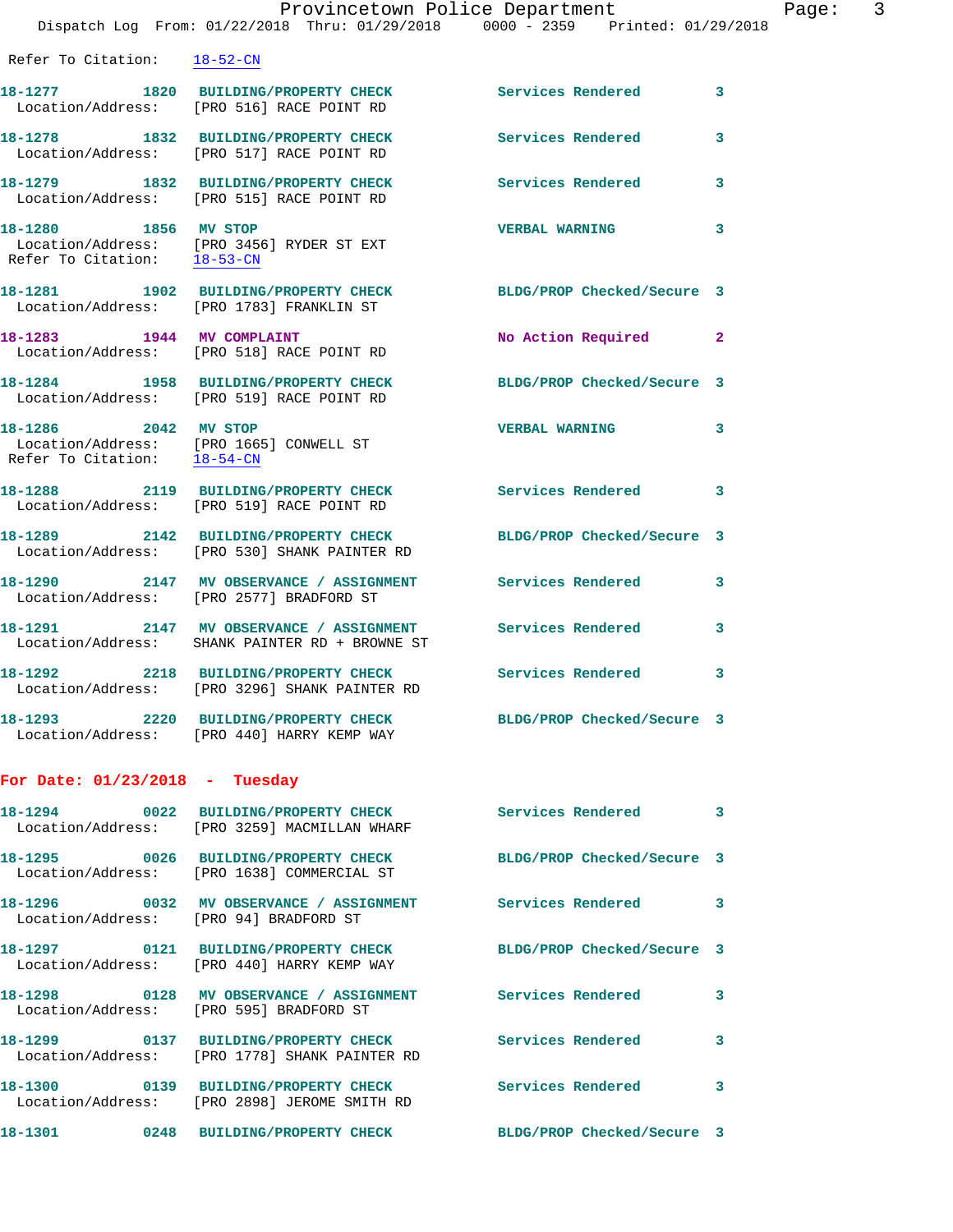|                                      | Provincetown Police Department<br>Dispatch Log From: 01/22/2018 Thru: 01/29/2018 0000 - 2359 Printed: 01/29/2018 |                            |              |
|--------------------------------------|------------------------------------------------------------------------------------------------------------------|----------------------------|--------------|
|                                      | Location/Address: [PRO 3030] TIN PAN ALLEY RD                                                                    |                            |              |
|                                      | 18-1302 0249 BUILDING/PROPERTY CHECK<br>Location/Address: [PRO 3335] COMMERCIAL ST                               | <b>Services Rendered</b>   | 3            |
|                                      | 18-1303 0255 BUILDING/PROPERTY CHECK<br>Location/Address: [PRO 517] RACE POINT RD                                | BLDG/PROP Checked/Secure 3 |              |
|                                      | 18-1304 0305 BUILDING/PROPERTY CHECK<br>Location/Address: [PRO 515] RACE POINT RD                                | BLDG/PROP Checked/Secure 3 |              |
|                                      | 18-1305 0309 BUILDING/PROPERTY CHECK<br>Location/Address: [PRO 516] RACE POINT RD                                | BLDG/PROP Checked/Secure 3 |              |
|                                      | 18-1306 0311 BUILDING/PROPERTY CHECK<br>Location/Address: [PRO 2483] COMMERCIAL ST                               | Services Rendered          | 3            |
|                                      | 18-1307 0318 BUILDING/PROPERTY CHECK<br>Location/Address: [PRO 2490] PROVINCELANDS RD                            | <b>Services Rendered</b>   | 3            |
|                                      | 18-1308 0318 MV OBSERVANCE / ASSIGNMENT Services Rendered<br>Location/Address: [PRO 2489] BRADFORD ST            |                            | 3            |
|                                      | 18-1309 0328 BUILDING/PROPERTY CHECK<br>Location/Address: [PRO 2540] RACE POINT RD                               | <b>Services Rendered</b>   | 3            |
|                                      | 18-1310 0346 BUILDING/PROPERTY CHECK<br>Location/Address: [PRO 3430] COMMERCIAL ST                               | Services Rendered          | 3            |
|                                      | 18-1311 0353 BUILDING/PROPERTY CHECK<br>Location/Address: [PRO 2490] PROVINCELANDS RD                            | <b>Services Rendered</b>   | 3            |
| Location/Address: [PRO 3921] ROUTE 6 | 18-1312 0415 BUILDING/PROPERTY CHECK                                                                             | BLDG/PROP Checked/Secure 3 |              |
|                                      | 18-1313 0507 MV OBSERVANCE / ASSIGNMENT<br>Location/Address: [PRO 2489] BRADFORD ST                              | <b>Services Rendered</b>   | 3            |
|                                      | 18-1314 0512 BUILDING/PROPERTY CHECK<br>Location/Address: [PRO 525] COMMERCIAL ST                                | BLDG/PROP Checked/Secure 3 |              |
|                                      | 18-1315 0532 BUILDING/PROPERTY CHECK<br>Location/Address: [PRO 2977] COMMERCIAL ST                               | Services Rendered          | 3            |
|                                      | Location/Address: SNAIL RD + COMMERCIAL ST                                                                       |                            | 3            |
| Location/Address: [PRO 4048] ROUTE 6 | 18-1317 6549 MV OBSERVANCE / ASSIGNMENT Services Rendered                                                        |                            | 3            |
| Location/Address: [PRO 521] ROUTE 6  | 18-1318 		 0634 BUILDING/PROPERTY CHECK Services Rendered                                                        |                            | 3            |
| 18-1319 0818 FOLLOW UP               | Location/Address: [PRO 542] SHANK PAINTER RD                                                                     | Services Rendered          | $\mathbf{2}$ |
| 18-1320 0832 FOLLOW UP               | Location/Address: [PRO 542] SHANK PAINTER RD                                                                     | SPOKEN TO                  | 2            |
| 18-1321 0841 COURT                   | Location: [ORL] ORLEANS DISTRICT COURT                                                                           | Services Rendered          | 3            |
|                                      | 18-1322 0920 MV OBSERVANCE / ASSIGNMENT No Action Required<br>Location/Address: [PRO 2521] ROUTE 6               |                            | 3            |
|                                      | 18-1324 0939 SERVICE CALL - POLICE 3 Services Rendered<br>Location/Address: [PRO 542] SHANK PAINTER RD           |                            | 3            |
|                                      | 18-1325 1035 BUILDING/PROPERTY CHECK Services Rendered<br>Location/Address: [PRO 3259] MACMILLAN WHARF           |                            | 3            |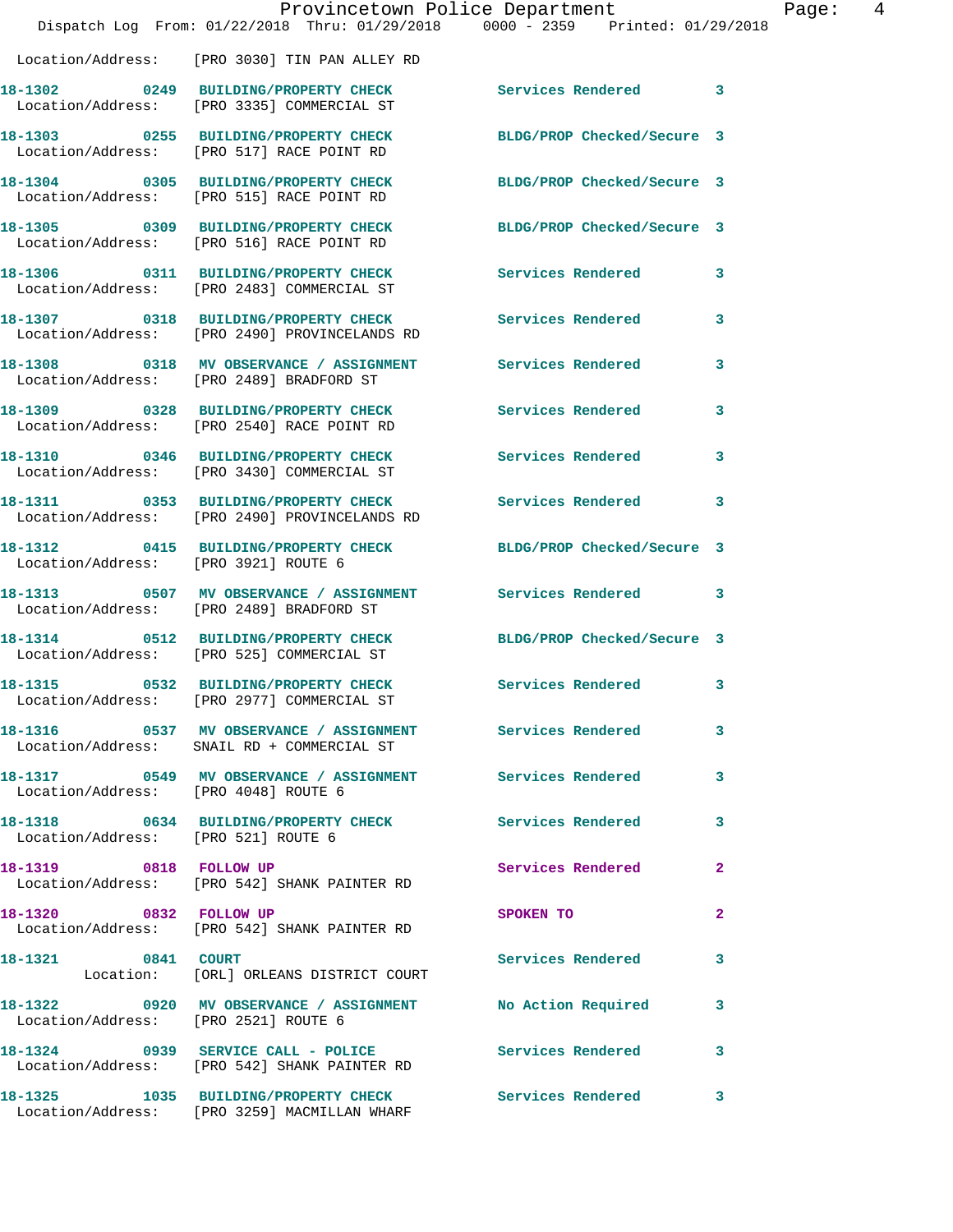|                                                       | Provincetown Police Department<br>Dispatch Log From: 01/22/2018 Thru: 01/29/2018 0000 - 2359 Printed: 01/29/2018 |                          | Page: 5      |
|-------------------------------------------------------|------------------------------------------------------------------------------------------------------------------|--------------------------|--------------|
|                                                       | 18-1326 1105 BUILDING/PROPERTY CHECK Services Rendered 3<br>Location/Address: [PRO 2483] COMMERCIAL ST           |                          |              |
| 18-1328 1206 FOLLOW UP<br>Refer To Summons: 17-353-AR | Location/Address: [PRO 542] SHANK PAINTER RD                                                                     | <b>SPOKEN TO</b>         | $\mathbf{2}$ |
|                                                       | 18-1329 1212 ASSIST CITIZEN<br>Location/Address: [PRO 542] SHANK PAINTER RD                                      | SPOKEN TO                | 3            |
| Location/Address: [PRO 2513] ROUTE 6                  | 18-1330 1253 MV OBSERVANCE / ASSIGNMENT Services Rendered                                                        |                          | 3            |
| Location/Address: [PRO 521] ROUTE 6                   | 18-1332 1334 BUILDING/PROPERTY CHECK Services Rendered 3                                                         |                          |              |
|                                                       | 18-1333 1353 BUILDING/PROPERTY CHECK Services Rendered<br>Location/Address: [PRO 2540] RACE POINT RD             |                          | 3            |
|                                                       | 18-1335 1448 SERVE SUMMONS<br>Location/Address: [PRO 542] SHANK PAINTER RD                                       | Services Rendered 3      |              |
|                                                       | 18-1338 1533 BUILDING/PROPERTY CHECK Services Rendered<br>Location/Address: [PRO 564] BAYBERRY AVE               |                          | 3            |
|                                                       | 18-1340 1542 BUILDING/PROPERTY CHECK BLDG/PROP Checked/Secure 3<br>Location/Address: [PRO 1783] FRANKLIN ST      |                          |              |
|                                                       | 18-1341 1547 MV OBSERVANCE / ASSIGNMENT Services Rendered 3<br>Location/Address: [PRO 3430] COMMERCIAL ST        |                          |              |
|                                                       | 18-1343 1607 PARK, WALK & TALK 1999 Services Rendered 2<br>Location/Address: [PRO 105] COMMERCIAL ST             |                          |              |
|                                                       | 18-1345 1623 HAZARDS Referred to Other Agency 2<br>Location/Address: TELEGRAPH HILL RD + BRADFORD ST EXT         |                          |              |
|                                                       | 18-1344 1629 BUILDING/PROPERTY CHECK BLDG/PROP Checked/Secure 3<br>Location/Address: [PRO 2194] COMMERCIAL ST    |                          |              |
| Location/Address: BRADFORD ST                         | 18-1346 1712 MV OBSERVANCE / ASSIGNMENT Services Rendered 3                                                      |                          |              |
|                                                       | 18-1347 1718 PARK, WALK & TALK 1998 Services Rendered 2<br>Location: [PRO 3431] LOPES SQUARE                     |                          |              |
|                                                       | 18-1348 1821 BUILDING/PROPERTY CHECK BLDG/PROP Checked/Secure 3<br>Location/Address: [PRO 530] SHANK PAINTER RD  |                          |              |
|                                                       | 18-1349 1844 SERVE SUMMONS<br>Location/Address: [PRO 1111] STANDISH AVE                                          | Could Not Locate 3       |              |
|                                                       | 18-1350 1903 PARK, WALK & TALK<br>Location/Address: [PRO 105] COMMERCIAL ST                                      | <b>Services Rendered</b> | $\mathbf{2}$ |
| Location/Address: [PRO 2521] ROUTE 6                  | 18-1351 1934 MV OBSERVANCE / ASSIGNMENT Services Rendered 3                                                      |                          |              |
|                                                       | 18-1352 1952 BUILDING/PROPERTY CHECK BLDG/PROP Checked/Secure 3<br>Location/Address: [PRO 182] COMMERCIAL ST     |                          |              |
|                                                       | 18-1354 2026 MV OBSERVANCE / ASSIGNMENT Services Rendered 3<br>Location/Address: [PRO 4041] BRADFORD ST          |                          |              |
|                                                       |                                                                                                                  |                          |              |
|                                                       | 18-1356 2136 BUILDING/PROPERTY CHECK BLDG/PROP Checked/Secure 3<br>Location/Address: [PRO 440] HARRY KEMP WAY    |                          |              |
|                                                       | 18-1355 2137 BUILDING/PROPERTY CHECK Services Rendered 3                                                         |                          |              |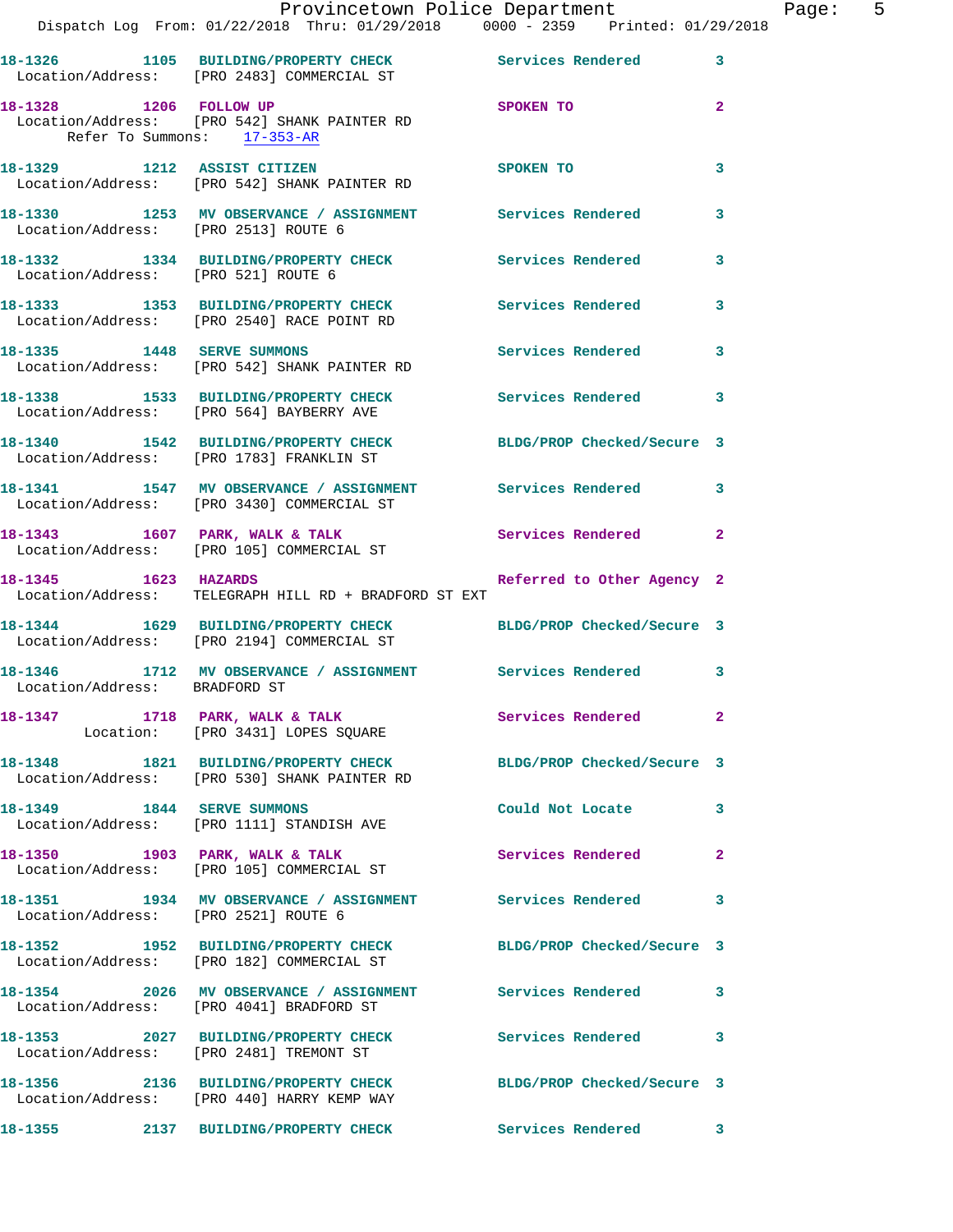|                                      | Dispatch Log From: 01/22/2018 Thru: 01/29/2018 0000 - 2359 Printed: 01/29/2018                                | Provincetown Police Department | Page: 6 |
|--------------------------------------|---------------------------------------------------------------------------------------------------------------|--------------------------------|---------|
| Location/Address: [PRO 521] ROUTE 6  |                                                                                                               |                                |         |
|                                      | 18-1357 2146 911 - GENERAL<br>Location/Address: [PRO 3296] SHANK PAINTER RD                                   | Services Rendered 1            |         |
|                                      | 18-1359 2210 BUILDING/PROPERTY CHECK BLDG/PROP Checked/Secure 3<br>Location/Address: [PRO 175] COMMERCIAL ST  |                                |         |
|                                      | 18-1360 2254 MEDICAL EMERGENCY Transported to Hospital 1<br>Location/Address: [PRO 1786] PILGRIM HEIGHTS RD   |                                |         |
| For Date: $01/24/2018$ - Wednesday   |                                                                                                               |                                |         |
|                                      | 18-1362 0007 FOLLOW UP<br>Location/Address: [PRO 542] SHANK PAINTER RD                                        | Services Rendered 2            |         |
| Location/Address: ROUTE 6 + SNAIL RD | 18-1363 0041 MV OBSERVANCE / ASSIGNMENT Services Rendered 3                                                   |                                |         |
|                                      | 18-1364 0108 BUILDING/PROPERTY CHECK BLDG/PROP Checked/Secure 3<br>Location/Address: [PRO 3430] COMMERCIAL ST |                                |         |
|                                      | 18-1365 0118 BUILDING/PROPERTY CHECK Services Rendered 3<br>Location/Address: [PRO 3259] MACMILLAN WHARF      |                                |         |
|                                      | 18-1366 0131 BUILDING/PROPERTY CHECK Services Rendered<br>Location/Address: [PRO 2490] PROVINCELANDS RD       |                                | 3       |
|                                      | 18-1367 0138 BUILDING/PROPERTY CHECK Services Rendered 3<br>Location/Address: [PRO 2512] JEROME SMITH RD      |                                |         |
|                                      | 18-1368 0142 MV OBSERVANCE / ASSIGNMENT Services Rendered<br>Location/Address: RYDER ST + BRADFORD ST         |                                | 3       |
|                                      | 18-1369 0212 BUILDING/PROPERTY CHECK Services Rendered 3<br>Location/Address: [PRO 3030] TIN PAN ALLEY RD     |                                |         |
|                                      | 18-1370 0215 BUILDING/PROPERTY CHECK Services Rendered<br>Location/Address: [PRO 2540] RACE POINT RD          |                                | 3       |
| 18-1371                              | 0216 BUILDING/PROPERTY CHECK BLDG/PROP Checked/Secure 3<br>Location/Address: [PRO 517] RACE POINT RD          |                                |         |
|                                      | 18-1372 0227 BUILDING/PROPERTY CHECK BLDG/PROP Checked/Secure 3<br>Location/Address: [PRO 515] RACE POINT RD  |                                |         |
|                                      | 18-1375 0712 FOLLOW UP<br>Location/Address: [PRO 542] SHANK PAINTER RD                                        | Services Rendered 3            |         |
|                                      | 18-1376 0814 SERVICE CALL - POLICE Services Rendered 3<br>Location/Address: [PRO 569] WINSLOW ST              |                                |         |
|                                      | 18-1377 0819 PARK, WALK & TALK<br>Location/Address: [PRO 3966] SHANK PAINTER RD                               | Services Rendered 2            |         |
| Location/Address: [PRO 2521] ROUTE 6 | 18-1378 0843 MV OBSERVANCE / ASSIGNMENT No Action Required                                                    |                                | 3       |
| Location/Address: COMMERCIAL ST      | 18-1379 0843 PARK, WALK & TALK 3 Services Rendered 2                                                          |                                |         |
|                                      | 18-1380 0906 TRAFFIC CONTROL Services Rendered 3<br>Location/Address: WASHINGTON AVE + COMMERCIAL ST          |                                |         |
| 18-1381 0925 MV STOP                 | Location/Address: [PRO 2513] ROUTE 6<br>Refer To Citation: 18-55-CN                                           | VERBAL WARNING 3               |         |
|                                      | 18-1382 0929 FIREARMS / WEAPONS<br>Location/Address: [PRO 2276] WINTHROP ST                                   | <b>Services Rendered</b> 2     |         |
|                                      |                                                                                                               |                                |         |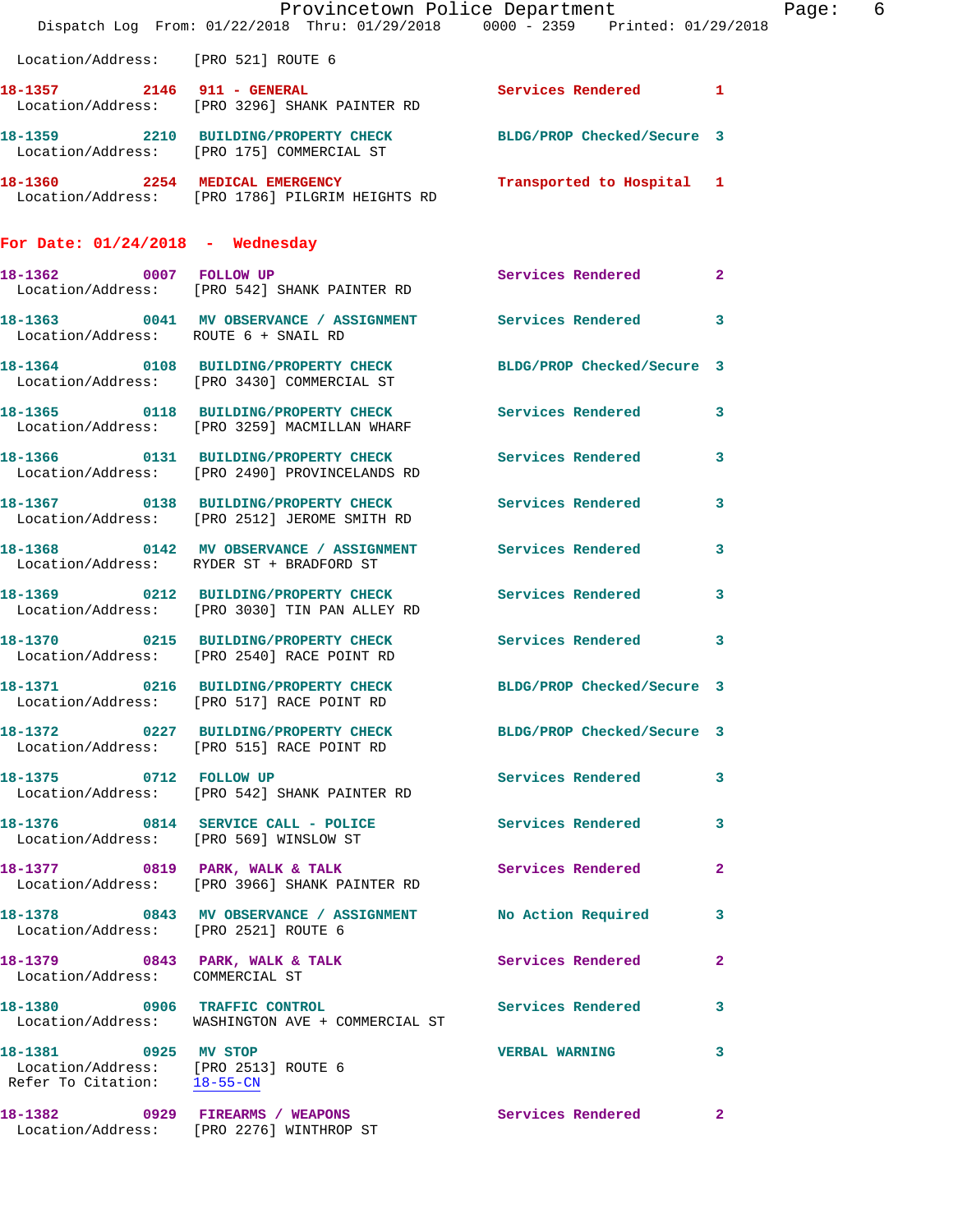|                                                             | 18-1383 0952 BUILDING/PROPERTY CHECK<br>Location/Address: [PRO 3317] CEMETERY RD                  | BLDG/PROP Checked/Secure 3 |   |
|-------------------------------------------------------------|---------------------------------------------------------------------------------------------------|----------------------------|---|
|                                                             | 18-1384 0952 BUILDING/PROPERTY CHECK<br>Location/Address: [PRO 3318] CEMETERY RD                  | BLDG/PROP Checked/Secure 3 |   |
|                                                             | 18-1386 1000 ASSIST CITIZEN<br>Location/Address: [PRO 542] SHANK PAINTER RD                       | Services Rendered          | 3 |
| Location/Address: [PRO 3287] ROUTE 6                        | 18-1387 1021 BUILDING/PROPERTY CHECK                                                              | BLDG/PROP Checked/Secure 3 |   |
|                                                             | 18-1388 1029 GENERAL INFO<br>Location/Address: [PRO 542] SHANK PAINTER RD                         | Services Rendered          | 3 |
| 18-1389 1113 ASSIST CITIZEN                                 | Location/Address: [PRO 542] SHANK PAINTER RD                                                      | SPOKEN TO                  | 3 |
| 18-1390 1118 PET PANTRY                                     | Location/Address: [PRO 3296] SHANK PAINTER RD                                                     | Services Rendered          | 2 |
|                                                             | 18-1391 1155 BUILDING/PROPERTY CHECK<br>Location/Address: [PRO 3259] MACMILLAN WHARF              | Services Rendered          | 3 |
|                                                             | 18-1392 1210 BUILDING/PROPERTY CHECK<br>Location/Address: [PRO 526] RYDER ST EXT                  | Services Rendered          | 3 |
|                                                             | 18-1393 1229 MEDICAL EMERGENCY<br>Location/Address: [PRO 542] SHANK PAINTER RD                    | Services Rendered          | 1 |
| 18-1397 1240 FOLLOW UP                                      | Location/Address: [PRO 542] SHANK PAINTER RD                                                      | SPOKEN TO                  | 2 |
|                                                             | 18-1394 1244 BUILDING/PROPERTY CHECK<br>Location/Address: [PRO 3430] COMMERCIAL ST                | Services Rendered          | 3 |
| Location/Address: [PRO 4048] ROUTE 6                        | 18-1395 1249 MV OBSERVANCE / ASSIGNMENT Services Rendered                                         |                            | 3 |
|                                                             | 18-1398 1326 BUILDING/PROPERTY CHECK<br>Location/Address: [PRO 2499] RACE POINT RD                | Services Rendered          | 3 |
| 18-1400 1340 TRAFFIC CONTROL<br>Location/Address: CARNES LN |                                                                                                   | SPOKEN TO                  | 3 |
| 18-1401 1438 FOLLOW UP                                      | Location/Address: [PRO 3721] MAYFLOWER ST                                                         | Services Rendered          |   |
| 18-1403 1453 ALARM - GENERAL                                | Location/Address: [PRO 2018] COMMERCIAL ST                                                        | BLDG/PROP Checked/Secure 1 |   |
|                                                             | 18-1404 1527 BUILDING/PROPERTY CHECK<br>Location/Address: [PRO 526] RYDER ST EXT                  | Services Rendered          | 3 |
|                                                             | 18-1405 1531 PARK, WALK & TALK<br>Location/Address: [PRO 440] HARRY KEMP WAY                      | Services Rendered          | 2 |
|                                                             | 18-1406 1553 MV OBSERVANCE / ASSIGNMENT Services Rendered<br>Location/Address: [PRO 2513] ROUTE 6 |                            | 3 |
|                                                             | 18-1407 1739 PARK, WALK & TALK<br>Location/Address: [PRO 105] COMMERCIAL ST                       | Services Rendered          | 2 |
|                                                             | 18-1408 1739 SERVICE CALL - EVENT<br>Location/Address: [PRO 488] MAYFLOWER ST                     | <b>Services Rendered</b>   | 3 |
|                                                             | 18-1409 1817 MV SUSPICIOUS<br>Location/Address: [PRO 526] RYDER ST EXT                            | Services Rendered          | 2 |
|                                                             | 18-1411 1824 SERVICE CALL - POLICE                                                                | <b>Services Rendered</b>   | 3 |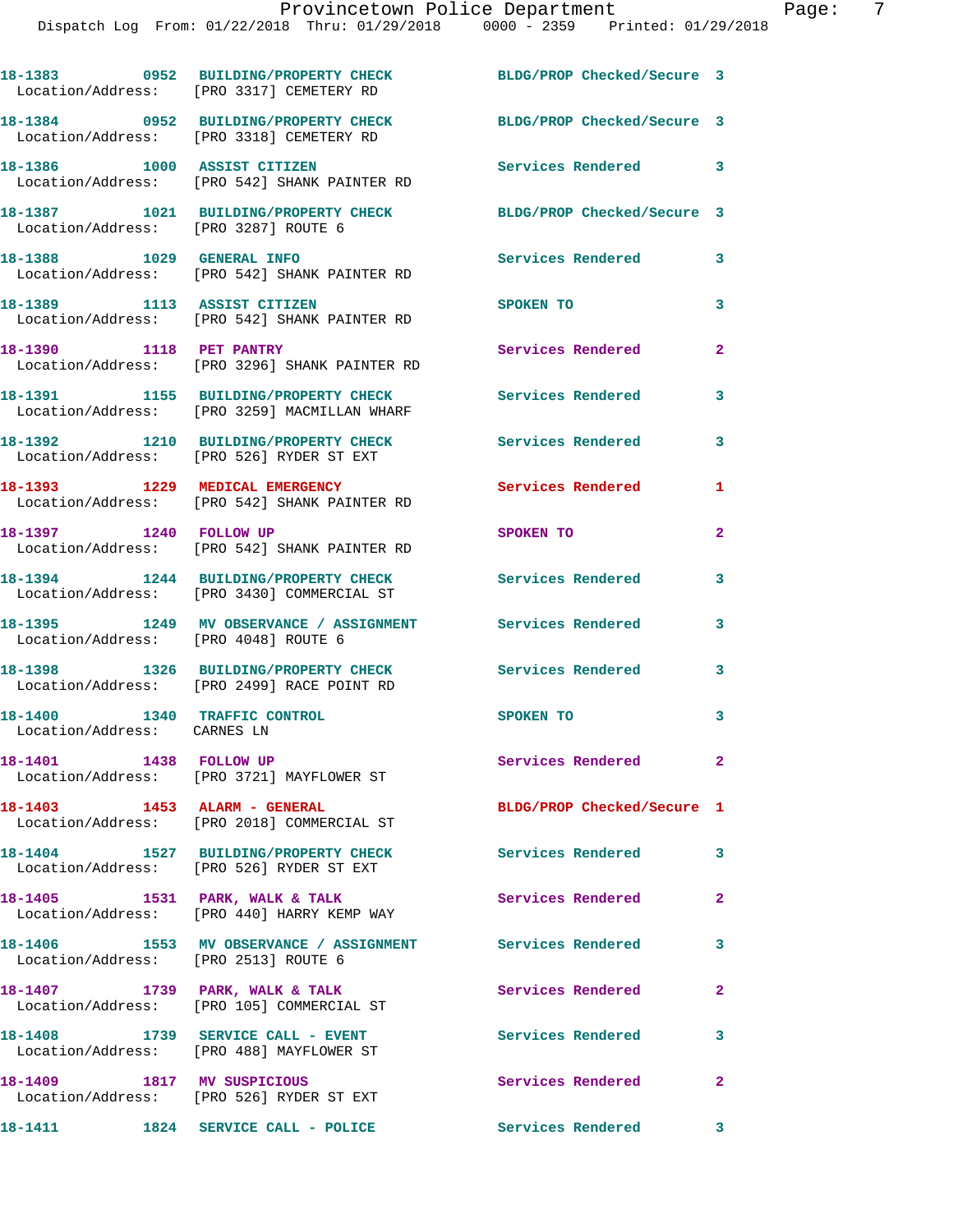|                                                         | Dispatch Log From: 01/22/2018 Thru: 01/29/2018 0000 - 2359 Printed: 01/29/2018                                   | Provincetown Police Department | Page: 8                 |  |
|---------------------------------------------------------|------------------------------------------------------------------------------------------------------------------|--------------------------------|-------------------------|--|
|                                                         | Location/Address: [PRO 2623] COMMERCIAL ST                                                                       |                                |                         |  |
|                                                         | 18-1410 1828 BUILDING/PROPERTY CHECK BLDG/PROP Checked/Secure 3<br>Location/Address: [PRO 1783] FRANKLIN ST      |                                |                         |  |
|                                                         | 18-1412 1911 BUILDING/PROPERTY CHECK BLDG/PROP Checked/Secure 3<br>Location/Address: [PRO 519] RACE POINT RD     |                                |                         |  |
| Location/Address: TIN PAN ALLEY RD                      | 18-1413 2001 BUILDING/PROPERTY CHECK Services Rendered 3                                                         |                                |                         |  |
|                                                         | 18-1414 2010 MV OBSERVANCE / ASSIGNMENT Services Rendered 3<br>Location/Address: [PRO 2577] BRADFORD ST          |                                |                         |  |
| Refer To Citation: R7274486<br>Refer To Arrest: 18-4-AR | 18-1415 2036 MV STOP<br>Location/Address: [PRO 2207] SHANK PAINTER RD                                            | Arrest(s) Made 3               |                         |  |
|                                                         | 18-1416 2127 BUILDING/PROPERTY CHECK BLDG/PROP Checked/Secure 3<br>Location/Address: [PRO 2206] PILGRIMS LANDING |                                |                         |  |
|                                                         | 18-1417 2145 BUILDING/PROPERTY CHECK BLDG/PROP Checked/Secure 3<br>Location/Address: [PRO 530] SHANK PAINTER RD  |                                |                         |  |
|                                                         | 18-1418 2153 BUILDING/PROPERTY CHECK BLDG/PROP Checked/Secure 3<br>Location/Address: [PRO 519] RACE POINT RD     |                                |                         |  |
| Location/Address: SHANK PAINTER RD                      | 18-1419 2206 MV OBSERVANCE / ASSIGNMENT Services Rendered 3                                                      |                                |                         |  |
| For Date: $01/25/2018$ - Thursday                       |                                                                                                                  |                                |                         |  |
| 18-1420                                                 | 0007 BUILDING/PROPERTY CHECK Services Rendered 3<br>Location/Address: [PRO 3259] MACMILLAN WHARF                 |                                |                         |  |
|                                                         | 18-1421 0014 BUILDING/PROPERTY CHECK Services Rendered<br>Location/Address: [PRO 2483] COMMERCIAL ST             |                                | 3                       |  |
|                                                         | 18-1422 0023 BUILDING/PROPERTY CHECK Services Rendered<br>Location/Address: [PRO 3291] JEROME SMITH RD           |                                | $\overline{\mathbf{3}}$ |  |
|                                                         | 18-1423 0025 PARK, WALK & TALK Services Rendered<br>Location/Address: [PRO 539] SHANK PAINTER RD                 |                                | $\mathbf{2}$            |  |
| Location/Address: ROUTE 6 + SNAIL RD                    | 18-1424 0105 MV OBSERVANCE / ASSIGNMENT Services Rendered 3                                                      |                                |                         |  |
|                                                         | 18-1425 0139 BUILDING/PROPERTY CHECK BLDG/PROP Checked/Secure 3<br>Location/Address: [PRO 3430] COMMERCIAL ST    |                                |                         |  |
|                                                         | 18-1426 0152 BUILDING/PROPERTY CHECK BLDG/PROP Checked/Secure 3<br>Location/Address: [PRO 1783] FRANKLIN ST      |                                |                         |  |
|                                                         | 18-1427 0205 MV OBSERVANCE / ASSIGNMENT Services Rendered 3<br>Location/Address: HOWLAND ST + BRADFORD ST        |                                |                         |  |
|                                                         | 18-1428 0453 ALARM - GENERAL False Alarm<br>Location/Address: [PRO 1569] CUDWORTH ST                             |                                | $\mathbf{1}$            |  |
|                                                         | 18-1429 0812 SERVICE CALL - POLICE Services Rendered 3<br>Location/Address: [PRO 569] WINSLOW ST                 |                                |                         |  |
| Location/Address: [PRO 3287] ROUTE 6                    | 18-1430 0814 BUILDING/PROPERTY CHECK BLDG/PROP Checked/Secure 3                                                  |                                |                         |  |
|                                                         | 18-1431 0815 PARKING COMPLAINT<br>Location/Address: [PRO 1884] FRANKLIN ST                                       | SPOKEN TO                      | 3                       |  |
|                                                         | 18-1432 0839 BUILDING/PROPERTY CHECK                                                                             | Services Rendered 3            |                         |  |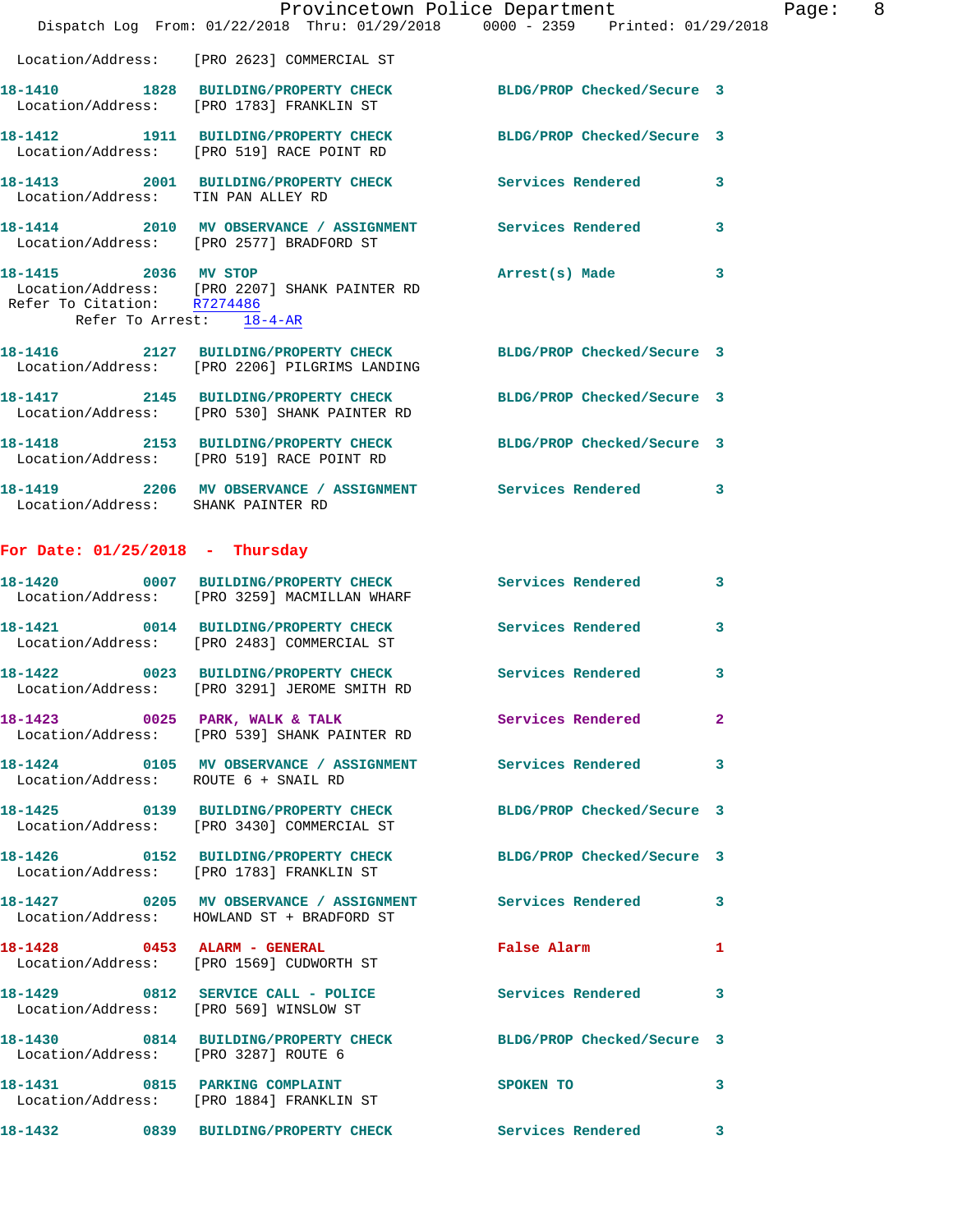|                                                                                             |                                                                                                         | Provincetown Police Department                                                 |              |
|---------------------------------------------------------------------------------------------|---------------------------------------------------------------------------------------------------------|--------------------------------------------------------------------------------|--------------|
|                                                                                             |                                                                                                         | Dispatch Log From: 01/22/2018 Thru: 01/29/2018 0000 - 2359 Printed: 01/29/2018 |              |
|                                                                                             | Location/Address: [PRO 3259] MACMILLAN WHARF                                                            |                                                                                |              |
| Location/Address: [PRO 4048] ROUTE 6                                                        | 18-1433 6848 MV OBSERVANCE / ASSIGNMENT Services Rendered                                               |                                                                                | 3            |
|                                                                                             | 18-1434 0902 BUILDING/PROPERTY CHECK Services Rendered<br>Location/Address: [PRO 2483] COMMERCIAL ST    |                                                                                | 3            |
| Location/Address: CARNES LN                                                                 | 18-1436 0909 PARKING COMPLAINT                                                                          | <b>GONE ON ARRIVAL</b>                                                         | 3            |
| Location/Address: [PRO 2521] ROUTE 6                                                        | 18-1435 0913 MV OBSERVANCE / ASSIGNMENT Services Rendered                                               |                                                                                | 3            |
|                                                                                             | Location/Address: [PRO 3317] CEMETERY RD                                                                | 18-1437 0945 BUILDING/PROPERTY CHECK BLDG/PROP Checked/Secure 3                |              |
|                                                                                             | 18-1438 0946 BUILDING/PROPERTY CHECK<br>Location/Address: [PRO 3318] CEMETERY RD                        | BLDG/PROP Checked/Secure 3                                                     |              |
| Location/Address: [PRO 521] ROUTE 6                                                         | 18-1439 0954 BUILDING/PROPERTY CHECK                                                                    | Services Rendered                                                              | 3            |
|                                                                                             | 18-1442 0954 GENERAL INFO<br>Location/Address: [PRO 2114] WASHINGTON AVE                                | Services Rendered                                                              | 3            |
| Location/Address: NELSON AVE                                                                | 18-1441 1000 SERVICE CALL - POLICE                                                                      | Could Not Locate                                                               | 3            |
|                                                                                             | 18-1456   1000 SERVICE CALL - POLICE<br>Location/Address: [PRO 3443] COMMERCIAL ST                      | <b>Services Rendered</b>                                                       | 3            |
|                                                                                             | 18-1443 1030 BUILDING/PROPERTY CHECK<br>Location/Address: [PRO 564] BAYBERRY AVE                        | BLDG/PROP Checked/Secure 3                                                     |              |
| Location/Address: [PRO 571] ALDEN ST                                                        | 18-1446 1120 BUILDING/PROPERTY CHECK                                                                    | BLDG/PROP Checked/Secure 3                                                     |              |
|                                                                                             | 18-1444 1122 BUILDING/PROPERTY CHECK<br>Location/Address: [PRO 2898] JEROME SMITH RD                    | <b>Services Rendered</b>                                                       | 3            |
|                                                                                             | 18-1445 1124 BUILDING/PROPERTY CHECK<br>Location/Address: [PRO 2898] JEROME SMITH RD                    | Services Rendered                                                              | 3            |
|                                                                                             | Location/Address: [PRO 3296] SHANK PAINTER RD                                                           | 18-1447 1132 SERVICE CALL - POLICE Services Rendered                           | 3            |
|                                                                                             | 18-1448 1301 BUILDING/PROPERTY CHECK<br>Location/Address: [PRO 2499] RACE POINT RD                      | Services Rendered                                                              | 3            |
|                                                                                             | 18-1449 1307 BUILDING/PROPERTY CHECK Services Rendered<br>Location/Address: [PRO 2490] PROVINCELANDS RD |                                                                                | 3            |
|                                                                                             | 18-1450 1311 PARK, WALK & TALK<br>Location/Address: [PRO 537] SHANK PAINTER RD                          | Services Rendered                                                              | 2            |
|                                                                                             | 18-1451 1317 MV OBSERVANCE / ASSIGNMENT<br>Location/Address: [PRO 3430] COMMERCIAL ST                   | <b>Services Rendered</b>                                                       | 3            |
| Location/Address: [PRO 2513] ROUTE 6                                                        | 18-1452 1352 MV OBSERVANCE / ASSIGNMENT Services Rendered                                               |                                                                                | 3            |
| 18-1453 1354 MV STOP<br>Location/Address: [PRO 2513] ROUTE 6<br>Refer To Citation: 18-56-CN |                                                                                                         | <b>VERBAL WARNING</b>                                                          | 3            |
|                                                                                             | Location/Address: [PRO 2500] COMMERCIAL ST                                                              | 18-1454 1359 BUILDING/PROPERTY CHECK BLDG/PROP Checked/Secure 3                |              |
| 18-1455 1400 PARK, WALK & TALK                                                              |                                                                                                         | <b>Services Rendered</b>                                                       | $\mathbf{2}$ |

Location/Address: [PRO 285] COMMERCIAL ST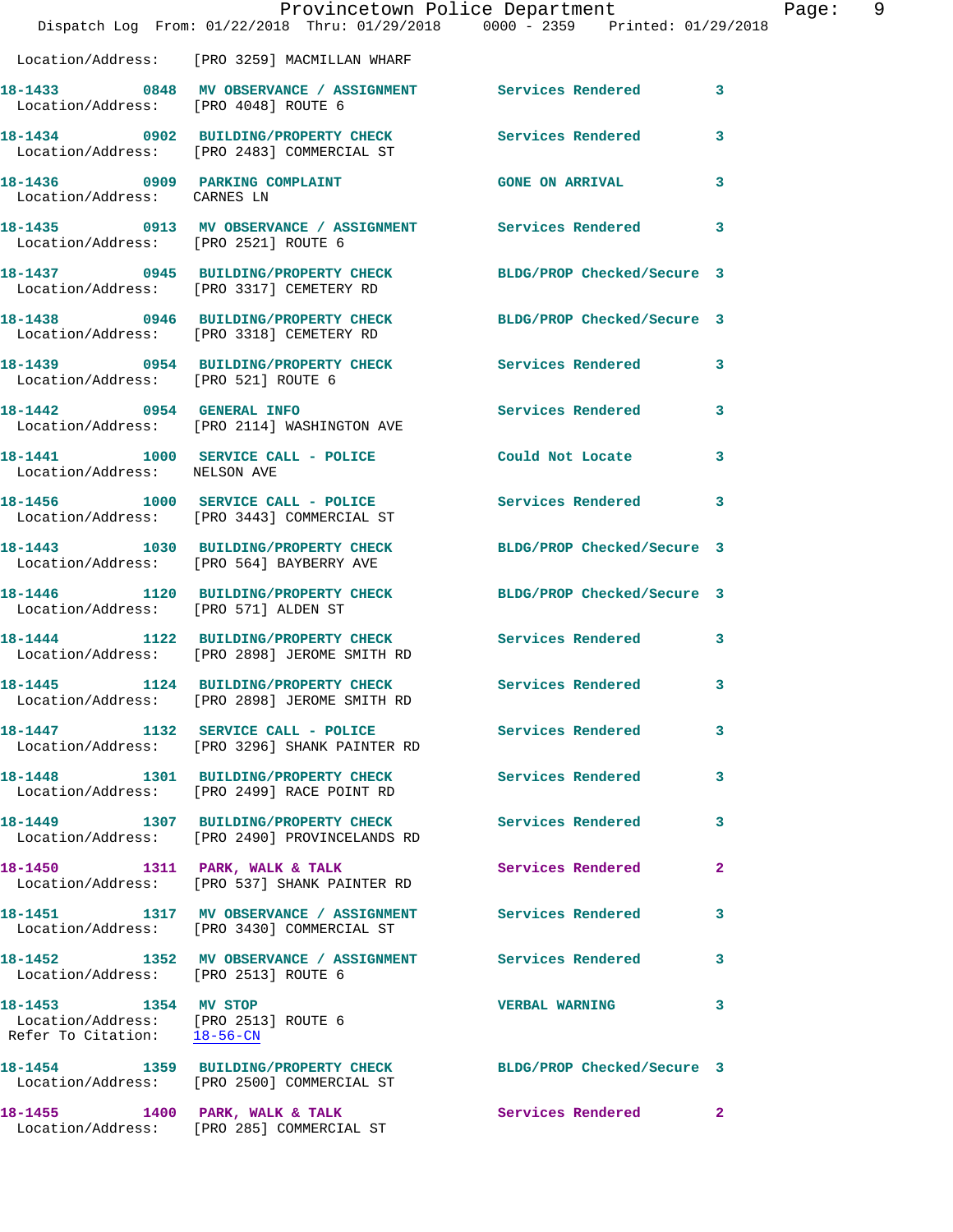|                                                                                             | 18-1457 1502 SERVICE CALL - POLICE<br>Location/Address: [PRO 569] WINSLOW ST            | Services Rendered 3        |                         |
|---------------------------------------------------------------------------------------------|-----------------------------------------------------------------------------------------|----------------------------|-------------------------|
|                                                                                             | 18-1458 1530 MEDICAL EMERGENCY<br>Location/Address: [PRO 1493] UPPER MILLER HILL RD     | Transported to Hospital 1  |                         |
|                                                                                             | 18-1459 1543 PARK, WALK & TALK<br>Location/Address: [PRO 105] COMMERCIAL ST             | <b>Services Rendered</b>   | $\mathbf{2}$            |
|                                                                                             | 18-1461 1640 PARK, WALK & TALK<br>Location/Address: [PRO 1952] COMMERCIAL ST            | Services Rendered 2        |                         |
|                                                                                             | 18-1462 1646 BUILDING/PROPERTY CHECK<br>Location/Address: [PRO 2490] PROVINCELANDS RD   | BLDG/PROP Checked/Secure 3 |                         |
| Location/Address: [PRO 2521] ROUTE 6                                                        | 18-1463 1702 ASSIST DEPARTMENT / MUTUAL AID Services Rendered                           |                            | 3                       |
| Location/Address: [PRO 2521] ROUTE 6                                                        | 18-1464 1748 MV OBSERVANCE / ASSIGNMENT Services Rendered                               |                            | 3                       |
|                                                                                             | 18-1465 1755 MV OBSERVANCE / ASSIGNMENT<br>Location/Address: [PRO 530] SHANK PAINTER RD | Services Rendered          | 3                       |
|                                                                                             | 18-1466 1815 BUILDING/PROPERTY CHECK<br>Location/Address: [PRO 526] RYDER ST EXT        | Services Rendered 3        |                         |
|                                                                                             | 18-1467 1826 BUILDING/PROPERTY CHECK<br>Location/Address: [PRO 530] SHANK PAINTER RD    | BLDG/PROP Checked/Secure 3 |                         |
|                                                                                             | 18-1468 1932 BUILDING/PROPERTY CHECK<br>Location/Address: [PRO 3430] COMMERCIAL ST      | BLDG/PROP Checked/Secure 3 |                         |
|                                                                                             | 18-1469 2001 BUILDING/PROPERTY CHECK<br>Location/Address: [PRO 2977] COMMERCIAL ST      | Services Rendered          | 3                       |
|                                                                                             | 18-1470 2015 MV OBSERVANCE / ASSIGNMENT<br>Location/Address: [PRO 4041] BRADFORD ST     | Services Rendered          | $\mathbf{3}$            |
|                                                                                             | 18-1472 2043 BUILDING/PROPERTY CHECK<br>Location/Address: [PRO 2499] RACE POINT RD      | Services Rendered 3        |                         |
|                                                                                             | 18-1473 2044 BUILDING/PROPERTY CHECK<br>Location/Address: [PRO 182] COMMERCIAL ST       | BLDG/PROP Checked/Secure 3 |                         |
| 18-1474 2056 MV STOP<br>Location/Address: [PRO 3672] ROUTE 6<br>Refer To Citation: 18-57-CN |                                                                                         | <b>VERBAL WARNING</b>      | 3                       |
|                                                                                             | 18-1476 2105 PARK, WALK & TALK<br>Location/Address: [PRO 3443] COMMERCIAL ST            | Services Rendered          | $\overline{\mathbf{2}}$ |
| Location/Address: [PRO 94] BRADFORD ST                                                      |                                                                                         |                            | 3                       |
|                                                                                             | 18-1478 2142 BUILDING/PROPERTY CHECK<br>Location/Address: [PRO 564] BAYBERRY AVE        | Services Rendered 3        |                         |
|                                                                                             | 18-1479 2147 BUILDING/PROPERTY CHECK<br>Location/Address: [PRO 519] RACE POINT RD       | BLDG/PROP Checked/Secure 3 |                         |
| 18-1481  2156 ANIMAL CALL                                                                   | Location/Address: [PRO 1808] ATKINS MAYO RD                                             | Could Not Locate           | $\overline{\mathbf{2}}$ |
|                                                                                             | 18-1480 2157 BUILDING/PROPERTY CHECK<br>Location/Address: [PRO 1778] SHANK PAINTER RD   | BLDG/PROP Checked/Secure 3 |                         |
|                                                                                             | 18-1482 2354 BUILDING/PROPERTY CHECK<br>Location/Address: [PRO 3430] COMMERCIAL ST      | BLDG/PROP Checked/Secure 3 |                         |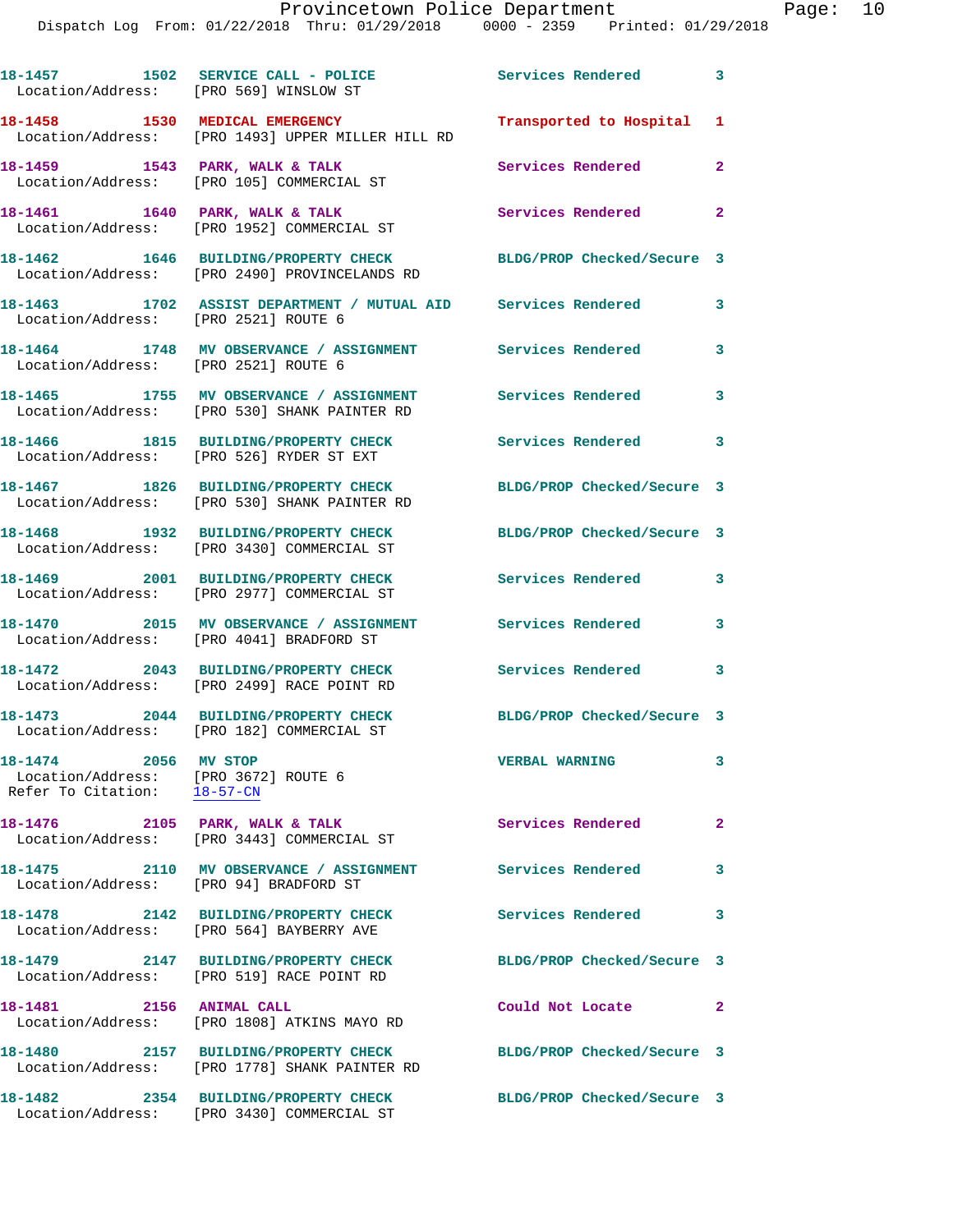**18-1483 2357 MV COMPLAINT Services Rendered 2**  Location/Address: [PRO 374] COMMERCIAL ST

## **For Date: 01/26/2018 - Friday**

|                                                                                             | 18-1484 0019 BUILDING/PROPERTY CHECK<br>Location/Address: [PRO 3259] MACMILLAN WHARF                     | <b>Services Rendered</b>   | $\overline{\mathbf{3}}$ |
|---------------------------------------------------------------------------------------------|----------------------------------------------------------------------------------------------------------|----------------------------|-------------------------|
|                                                                                             | 18-1485 0027 BUILDING/PROPERTY CHECK<br>Location/Address: [PRO 2483] COMMERCIAL ST                       | <b>Services Rendered</b>   | 3                       |
|                                                                                             | 18-1486  0033 BUILDING/PROPERTY CHECK Services Rendered<br>Location/Address: [PRO 2490] PROVINCELANDS RD |                            | 3                       |
| Location/Address: [PRO 3440] ROUTE 6                                                        | 18-1487 0033 MV OBSERVANCE / ASSIGNMENT                                                                  | Services Rendered          | 3                       |
| 18-1488 0124 MV STOP<br>Location/Address: [PRO 3672] ROUTE 6<br>Refer To Citation: 18-58-CN |                                                                                                          | <b>VERBAL WARNING</b>      | $\overline{\mathbf{3}}$ |
|                                                                                             | 18-1489 0215 COMPLAINT - GENERAL<br>Location/Address: SHANK PAINTER RD + ROUTE 6                         | Referred to Other Agency 3 |                         |
|                                                                                             | 18-1490 0218 MV OBSERVANCE / ASSIGNMENT<br>Location/Address: HOWLAND ST + BRADFORD ST                    | Services Rendered 3        |                         |
|                                                                                             | 18-1491 0252 BUILDING/PROPERTY CHECK<br>Location/Address: [PRO 1783] FRANKLIN ST                         | BLDG/PROP Checked/Secure 3 |                         |
|                                                                                             | Location/Address: [PRO 1223] COMMERCIAL ST                                                               | <b>Services Rendered</b>   | 1                       |
|                                                                                             | 18-1494 0637 BUILDING/PROPERTY CHECK<br>Location/Address: [PRO 519] RACE POINT RD                        | <b>Services Rendered</b>   | 3                       |
|                                                                                             | 18-1495 0742 BUILDING/PROPERTY CHECK<br>Location/Address: [PRO 2483] COMMERCIAL ST                       | <b>Services Rendered</b>   | 3                       |
|                                                                                             | 18-1496 0750 BUILDING/PROPERTY CHECK<br>Location/Address: [PRO 2490] PROVINCELANDS RD                    | Services Rendered          | 3                       |
| Location/Address: [PRO 569] WINSLOW ST                                                      | 18-1497 0810 SERVICE CALL - POLICE Services Rendered                                                     |                            | 3                       |
| Location/Address: [PRO 3287] ROUTE 6                                                        | 18-1498 0840 BUILDING/PROPERTY CHECK BLDG/PROP Checked/Secure 3                                          |                            |                         |
|                                                                                             | 18-1499 0847 ALARM - GENERAL<br>Location/Address: [PRO 1838] ATWOOD AVE                                  | False Alarm Weather (No 1  |                         |
| 18-1500 0849 GENERAL INFO                                                                   | Location/Address: [PRO 2114] WASHINGTON AVE                                                              | Services Rendered          | 3                       |
| Location/Address: [PRO 2521] ROUTE 6                                                        | 18-1501 0912 MV OBSERVANCE / ASSIGNMENT                                                                  | <b>Services Rendered</b>   | 3                       |
| 18-1502 0919 MV STOP<br>Location/Address: [PRO 2513] ROUTE 6<br>Refer To Citation: 18-59-CN |                                                                                                          | <b>VERBAL WARNING</b>      | 3                       |
|                                                                                             | 18-1503 0947 BUILDING/PROPERTY CHECK<br>Location/Address: [PRO 564] BAYBERRY AVE                         | Services Rendered          | 3                       |
|                                                                                             | 18-1504 1028 SERVICE CALL - POLICE<br>Location/Address: [PRO 3296] SHANK PAINTER RD                      | Services Rendered          | 3                       |
| 18-1505 1046 PARK, WALK & TALK<br>Location/Address: [PRO 3287] ROUTE 6                      |                                                                                                          | Services Rendered          | $\mathbf{2}$            |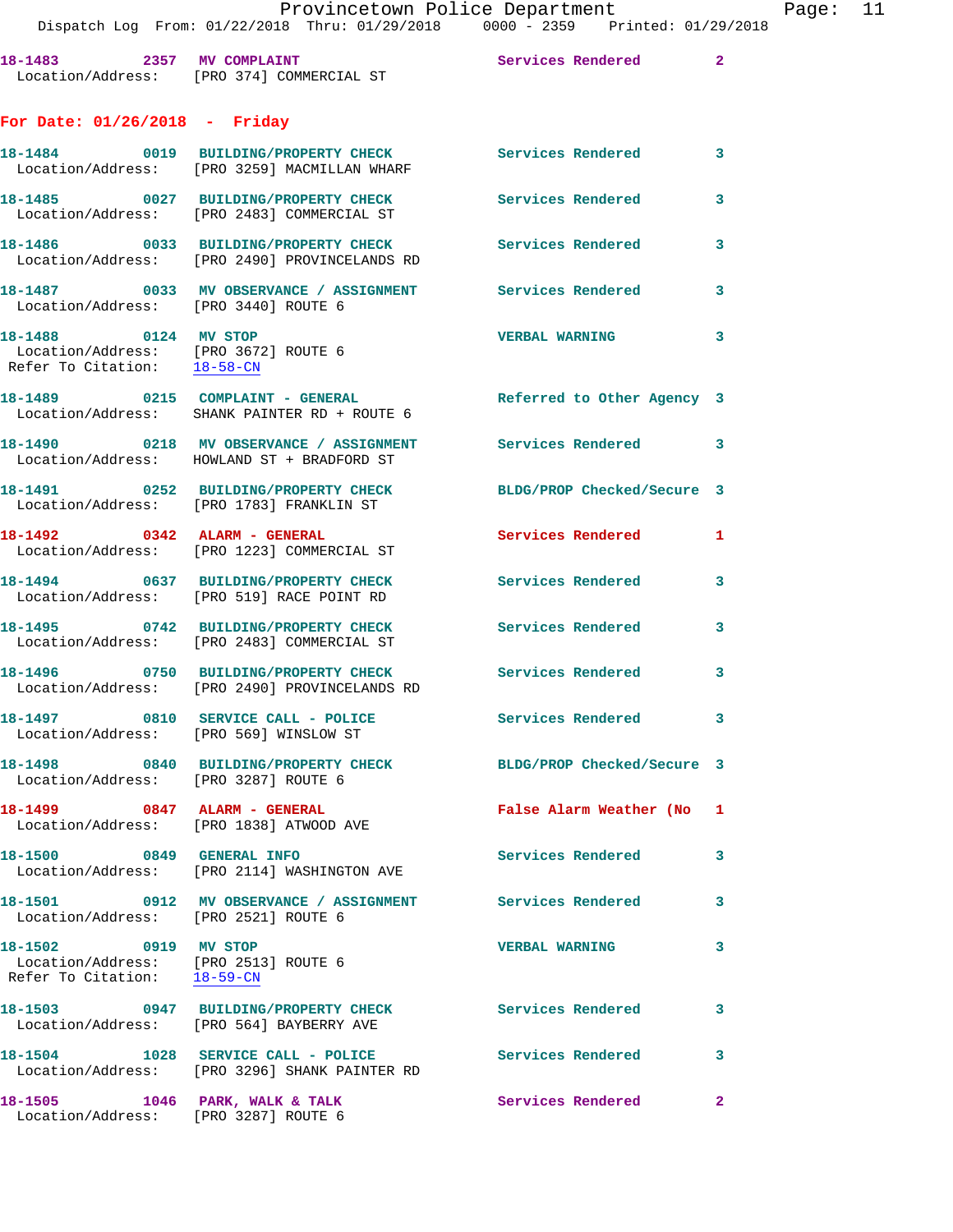|                                                                                             | Provincetown Police Department<br>Dispatch Log From: 01/22/2018 Thru: 01/29/2018 0000 - 2359 Printed: 01/29/2018 |                            |                |
|---------------------------------------------------------------------------------------------|------------------------------------------------------------------------------------------------------------------|----------------------------|----------------|
|                                                                                             | 18-1506 1118 BUILDING/PROPERTY CHECK Services Rendered<br>Location/Address: [PRO 2540] RACE POINT RD             |                            | 3              |
|                                                                                             | 18-1507 1135 PARK, WALK & TALK<br>Location/Address: [PRO 105] COMMERCIAL ST                                      | Services Rendered          | $\overline{a}$ |
|                                                                                             | 18-1508 1221 MV OBSERVANCE / ASSIGNMENT Services Rendered<br>Location/Address: [PRO 2489] BRADFORD ST            |                            | 3              |
|                                                                                             | 18-1510 1459 SERVICE CALL - POLICE<br>Location/Address: [PRO 569] WINSLOW ST                                     | <b>Services Rendered</b>   | 3              |
|                                                                                             | 18-1511 1514 PARK, WALK & TALK<br>Location/Address: [PRO 105] COMMERCIAL ST                                      | Services Rendered          | 2              |
|                                                                                             | 18-1512 1538 BUILDING/PROPERTY CHECK Services Rendered<br>Location/Address: [PRO 2483] COMMERCIAL ST             |                            | 3              |
|                                                                                             |                                                                                                                  |                            | 3              |
| 18-1514 1609 MV STOP<br>Location/Address: JEROME SMITH RD<br>Refer To Citation: R7274487    |                                                                                                                  | Citation / Warning Issue 3 |                |
| Location/Address: [PRO 3440] ROUTE 6                                                        | 18-1515 1628 MV OBSERVANCE / ASSIGNMENT Services Rendered                                                        |                            | 3              |
|                                                                                             | 18-1516 1650 BUILDING/PROPERTY CHECK Services Rendered<br>Location/Address: [PRO 3430] COMMERCIAL ST             |                            | 3              |
|                                                                                             | 18-1517 1656 BUILDING/PROPERTY CHECK Services Rendered<br>Location/Address: [PRO 2500] COMMERCIAL ST             |                            | 3              |
|                                                                                             | 18-1518 1657 BUILDING/PROPERTY CHECK Services Rendered<br>Location/Address: [PRO 1638] COMMERCIAL ST             |                            | 3              |
| 18-1519 1700 FIRE - OTHER                                                                   | Location/Address: [PRO 1047] PEARL ST                                                                            | <b>Services Rendered</b>   | 1              |
|                                                                                             | 18-1520 1733 MV OBSERVANCE / ASSIGNMENT Services Rendered<br>Location/Address: ROUTE 6 + HOWLAND ST              |                            | 3              |
| 18-1521 1759 MV STOP<br>Location/Address: [PRO 2518] ROUTE 6<br>Refer To Citation: 18-60-CN |                                                                                                                  | <b>VERBAL WARNING</b>      | 3              |
| 18-1522 1914 FIRE - CO ALARM<br>Location/Address: [PRO 3954] WILLOW DR                      |                                                                                                                  | <b>Services Rendered</b>   | 1              |
| 18-1523 1945 FOLLOW UP                                                                      | Location/Address: [PRO 542] SHANK PAINTER RD                                                                     | No Action Required         | 2              |
| 18-1524 1954 MV STOP<br>Location/Address: ROUTE 6 + SNAIL RD<br>Refer To Citation: 18-61-CN |                                                                                                                  | <b>VERBAL WARNING</b>      | 3              |
|                                                                                             | 18-1525 2023 BUILDING/PROPERTY CHECK Services Rendered<br>Location/Address: [PRO 3259] MACMILLAN WHARF           |                            | 3              |
|                                                                                             | 18-1526 2027 BUILDING/PROPERTY CHECK<br>Location/Address: [PRO 526] RYDER ST EXT                                 | Services Rendered          | 3              |
|                                                                                             | 18-1528 2040 BUILDING/PROPERTY CHECK<br>Location/Address: [PRO 106] COMMERCIAL ST                                | <b>Services Rendered</b>   | 3              |
|                                                                                             | Location/Address: [PRO 526] RYDER ST EXT                                                                         | Services Rendered          | 3              |
| 18-1529                                                                                     | 2049 BUILDING/PROPERTY CHECK                                                                                     | <b>Services Rendered</b>   | 3              |

Location/Address: HARBOUR DR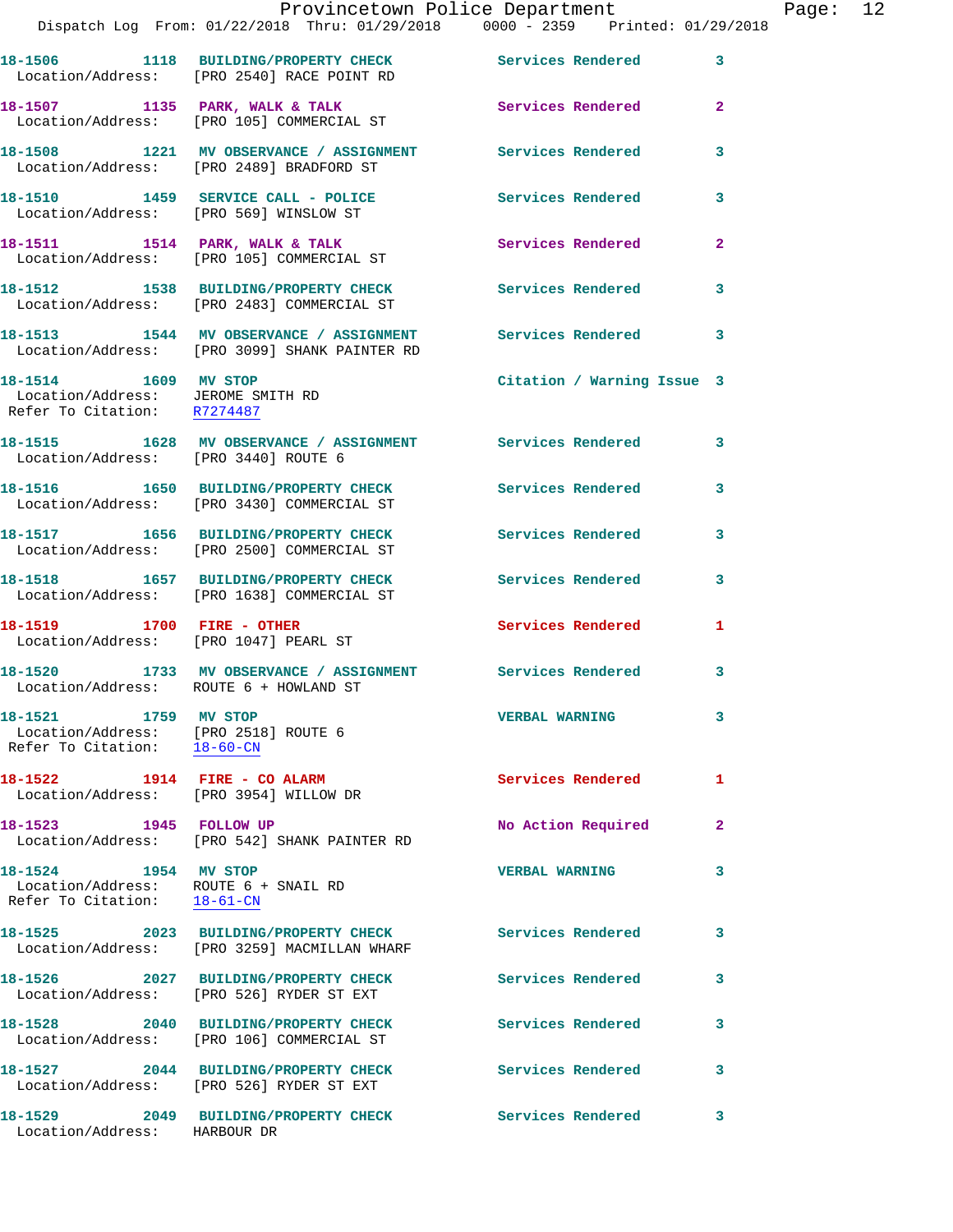|                                                     | Dispatch Log From: 01/22/2018 Thru: 01/29/2018 0000 - 2359 Printed: 01/29/2018                          |                            |                |
|-----------------------------------------------------|---------------------------------------------------------------------------------------------------------|----------------------------|----------------|
|                                                     | 18-1530 2052 BUILDING/PROPERTY CHECK<br>Location/Address: [PRO 2977] COMMERCIAL ST                      | Services Rendered          | 3              |
|                                                     | 18-1531 2058 BUILDING/PROPERTY CHECK<br>Location/Address: [PRO 3670] SHANK PAINTER RD                   | Services Rendered          | 3              |
| Location/Address: [PRO 61] BRADFORD ST              | 18-1532 2058 BUILDING/PROPERTY CHECK                                                                    | Services Rendered          | 3              |
| Location/Address: [PRO 2818] CONWELL ST             | 18-1533 2105 BUILDING/PROPERTY CHECK                                                                    | <b>Services Rendered</b>   | 3              |
|                                                     | 18-1534 2117 MV OBSERVANCE / ASSIGNMENT<br>Location/Address: HOWLAND ST + BRADFORD ST                   | Services Rendered          | 3              |
| 18-1535 2117 MV STOP<br>Refer To Citation: R7274488 | Location/Address: [PRO 2812] HARRY KEMP WAY                                                             | Citation / Warning Issue 3 |                |
|                                                     | 18-1536 2124 BUILDING/PROPERTY CHECK<br>Location/Address: [PRO 440] HARRY KEMP WAY                      | <b>Services Rendered</b>   | 3              |
| 18-1538 2137 MV STOP                                | Location/Address: [PRO 2812] HARRY KEMP WAY<br>Refer To Citation: 18-62-CN                              | <b>VERBAL WARNING</b>      | 3              |
|                                                     | 18-1537 2138 BUILDING/PROPERTY CHECK<br>Location/Address: [PRO 3416] STABLE PATH                        | <b>Services Rendered</b>   | 3              |
|                                                     | 18-1539 2220 BUILDING/PROPERTY CHECK<br>Location/Address: [PRO 1783] FRANKLIN ST                        | <b>Services Rendered</b>   | 3              |
| For Date: $01/27/2018$ - Saturday                   |                                                                                                         |                            |                |
|                                                     | 18-1540 0235 BUILDING/PROPERTY CHECK<br>Location/Address: [PRO 3291] JEROME SMITH RD                    | Services Rendered          | 3              |
|                                                     | 18-1541 0240 BUILDING/PROPERTY CHECK<br>Location/Address: [PRO 3430] COMMERCIAL ST                      | BLDG/PROP Checked/Secure 3 |                |
| 18-1542 0244 SUSPICIOUS VEHICLE                     | Location/Address: [PRO 3430] COMMERCIAL ST                                                              | <b>VERBAL WARNING</b>      | $\overline{a}$ |
|                                                     | 18-1543  0305 BUILDING/PROPERTY CHECK Services Rendered<br>Location/Address: [PRO 3259] MACMILLAN WHARF |                            | 3              |
|                                                     | 18-1544 0313 BUILDING/PROPERTY CHECK<br>Location/Address: [PRO 2483] COMMERCIAL ST                      | <b>Services Rendered</b>   | 3              |
|                                                     | 18-1545 0327 BUILDING/PROPERTY CHECK<br>Location/Address: [PRO 2490] PROVINCELANDS RD                   | <b>Services Rendered</b>   | 3              |
|                                                     | 18-1546 0715 BUILDING/PROPERTY CHECK<br>Location/Address: [PRO 3430] COMMERCIAL ST                      | <b>Services Rendered</b>   | 3              |
|                                                     | 18-1547 0716 BUILDING/PROPERTY CHECK<br>Location/Address: [PRO 3430] COMMERCIAL ST                      | BLDG/PROP Checked/Secure 3 |                |
|                                                     | 18-1548 0811 BUILDING/PROPERTY CHECK<br>Location/Address: [PRO 2483] COMMERCIAL ST                      | <b>Services Rendered</b>   | 3              |
| Location/Address: [PRO 2513] ROUTE 6                | 18-1549 0819 MV OBSERVANCE / ASSIGNMENT No Action Required                                              |                            | 3              |
| 18-1550 0829 LOST PROPERTY                          | Location/Address: [PRO 3296] SHANK PAINTER RD                                                           | <b>Services Rendered</b>   | 3              |
|                                                     | 18-1551 0853 BUILDING/PROPERTY CHECK                                                                    | <b>Services Rendered</b>   | 3              |

Location/Address: [PRO 3259] MACMILLAN WHARF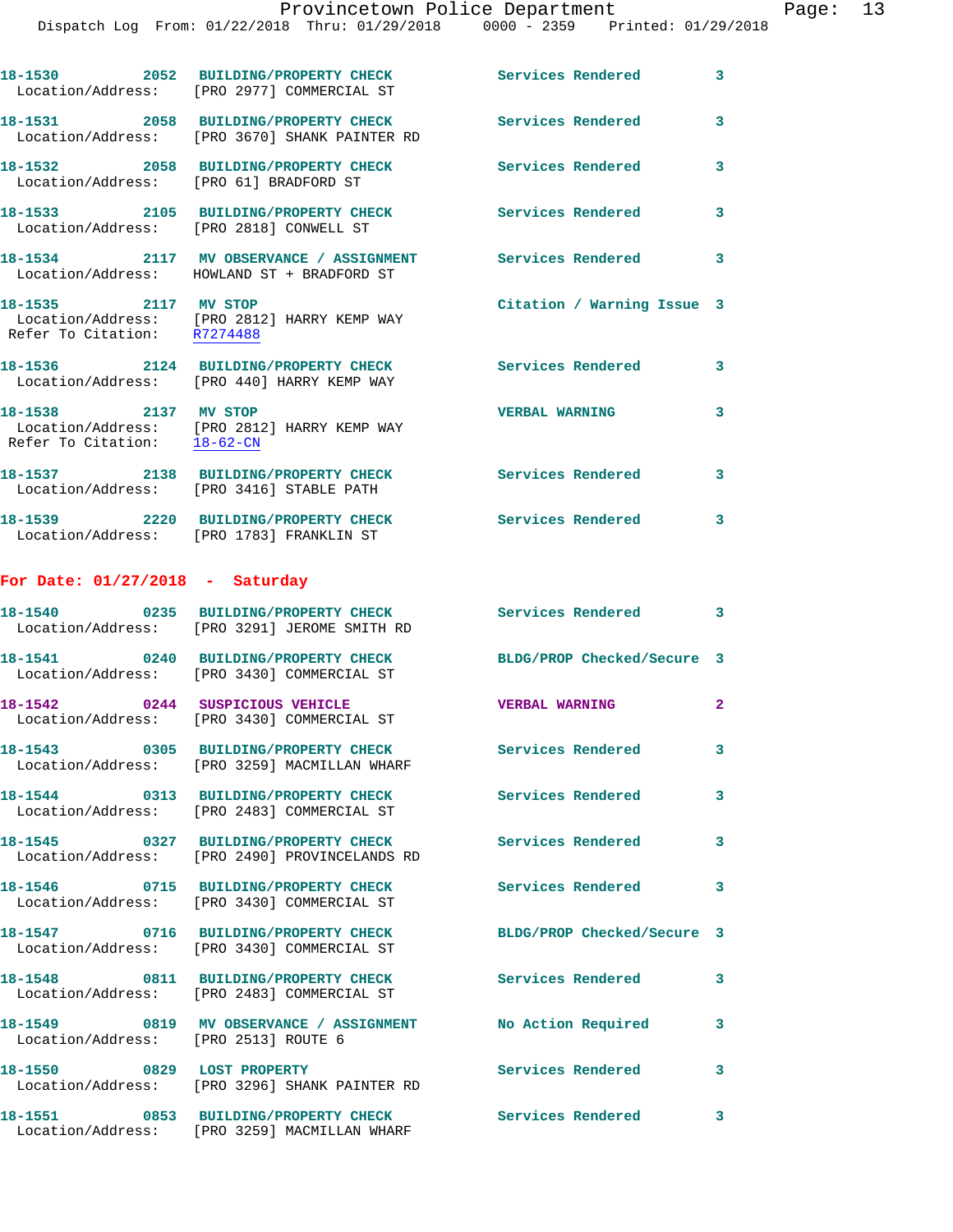|                                                                                             | 18-1552 0950 BUILDING/PROPERTY CHECK Services Rendered<br>Location/Address: [PRO 564] BAYBERRY AVE |                            | 3            |
|---------------------------------------------------------------------------------------------|----------------------------------------------------------------------------------------------------|----------------------------|--------------|
| Location/Address: [PRO 2521] ROUTE 6                                                        | 18-1554 1004 MV OBSERVANCE / ASSIGNMENT Services Rendered                                          |                            | 3            |
|                                                                                             | 18-1555 1109 MV OBSERVANCE / ASSIGNMENT<br>Location/Address: [PRO 3430] COMMERCIAL ST              | No Action Required         | 3            |
| 18-1557 1144 SERVE SUMMONS                                                                  | Location/Address: [PRO 711] BRADFORD ST                                                            | Could Not Locate           | 3            |
| 18-1558 1156 MV STOP<br>Location/Address: SNAIL RD<br>Refer To Citation: 18-63-CN           |                                                                                                    | <b>VERBAL WARNING</b>      | 3            |
|                                                                                             | 18-1559 1227 MEDICAL EMERGENCY<br>Location/Address: [PRO 1149] WILLOW DR                           | Transported to Hospital 1  |              |
|                                                                                             | 18-1561 1241 PARK, WALK & TALK<br>Location/Address: [PRO 105] COMMERCIAL ST                        | Services Rendered          | $\mathbf{2}$ |
| Location/Address: ROUTE 6                                                                   | 18-1563 1306 MV OBSERVANCE / ASSIGNMENT Services Rendered                                          |                            | 3            |
| Location/Address: NELSON AVE                                                                | 18-1564 1354 BUILDING/PROPERTY CHECK                                                               | <b>Services Rendered</b>   | 3            |
| 18-1565 1357 MV STOP                                                                        | Location/Address: ROUTE 6 + SHANK PAINTER RD<br>Refer To Citation: 18-64-CN                        | <b>VERBAL WARNING</b>      | 3            |
|                                                                                             | 18-1566 1412 ALARM - GENERAL<br>Location/Address: [PRO 530] SHANK PAINTER RD                       | Services Rendered          | 1            |
|                                                                                             | 18-1567 1536 BUILDING/PROPERTY CHECK<br>Location/Address: [PRO 2540] RACE POINT RD                 | Services Rendered          | 3            |
| Location/Address: [PRO 2513] ROUTE 6                                                        | 18-1568 1557 MV OBSERVANCE / ASSIGNMENT Services Rendered                                          |                            | 3            |
| 18-1569 1601 MV STOP<br>Location/Address: [PRO 2521] ROUTE 6<br>Refer To Citation: 18-65-CN |                                                                                                    | <b>VERBAL WARNING</b>      | 3            |
| 18-1570 1614 MV DISABLED<br>Location/Address: [PRO 2513] ROUTE 6                            |                                                                                                    | <b>Services Rendered</b>   | $\mathbf{2}$ |
| 18-1571 1647 MV STOP                                                                        | Location/Address: [PRO 2577] BRADFORD ST<br>Refer To Citation: 18-66-CN                            | <b>VERBAL WARNING</b>      | 3            |
|                                                                                             | 18-1572 1656 LARCENY / FORGERY / FRAUD<br>Location/Address: [PRO 605] COMMERCIAL ST                | <b>Services Rendered</b>   | 2            |
| 18-1573 1736 MV STOP<br>Location/Address: [PRO 2479] ROUTE 6<br>Refer To Citation: 18-67-CN |                                                                                                    | <b>VERBAL WARNING</b>      | 3            |
|                                                                                             | 18-1574 1810 BUILDING/PROPERTY CHECK<br>Location/Address: [PRO 4041] BRADFORD ST                   | Referred to Other Agency 3 |              |
| 18-1575 1840 MV STOP                                                                        | Location/Address: [PRO 1256] STANDISH ST<br>Refer To Citation: 18-68-CN                            | <b>VERBAL WARNING</b>      | 3            |
| 18-1576                                                                                     | 1851 BUILDING/PROPERTY CHECK<br>Location/Address: [PRO 3670] SHANK PAINTER RD                      | Services Rendered          | 3            |
|                                                                                             |                                                                                                    |                            | 3            |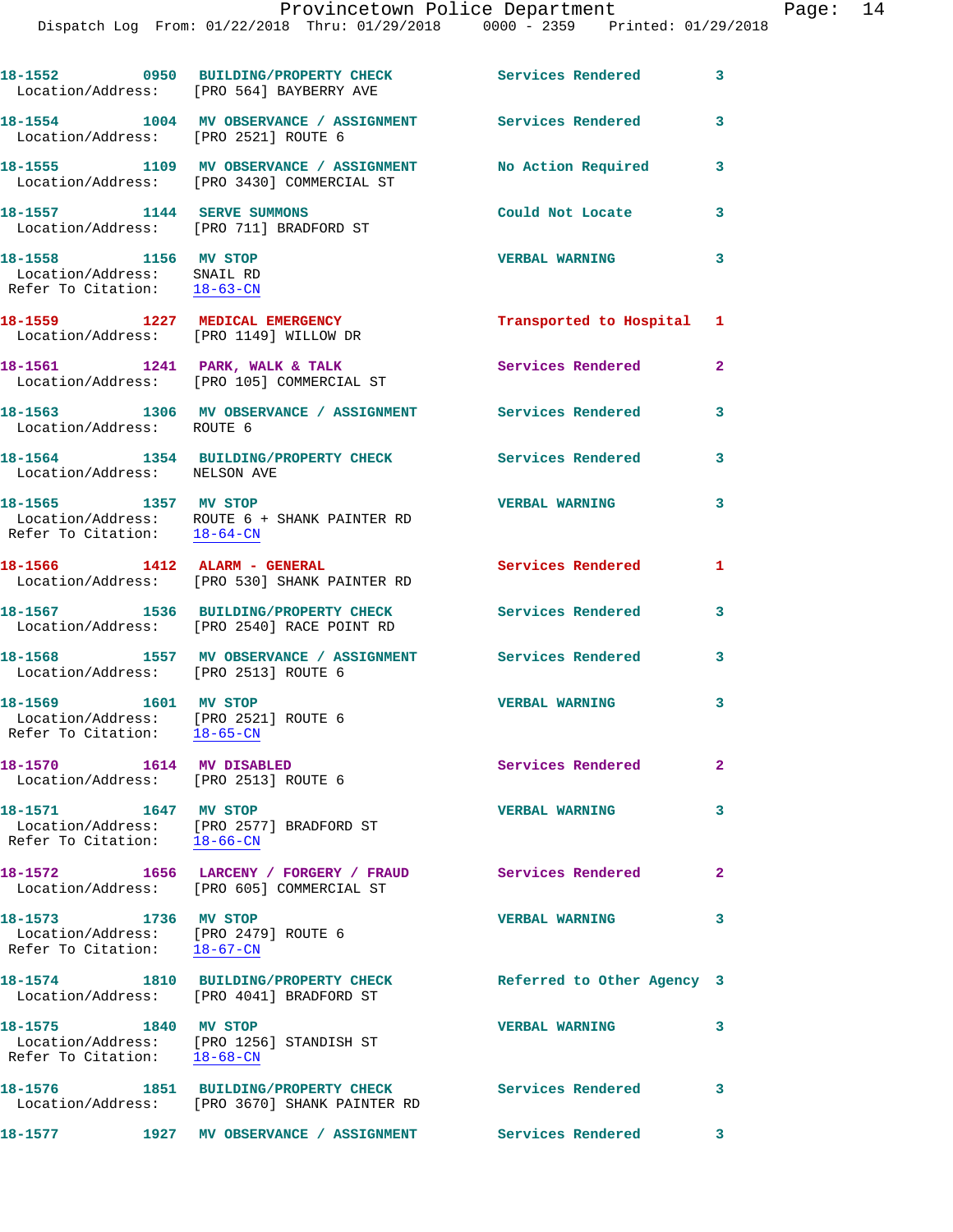|                                        | Dispatch Log From: 01/22/2018 Thru: 01/29/2018 0000 - 2359 Printed: 01/29/2018                                      | Provincetown Police Department |              | Page: 15 |  |
|----------------------------------------|---------------------------------------------------------------------------------------------------------------------|--------------------------------|--------------|----------|--|
| Location/Address: [PRO 2521] ROUTE 6   |                                                                                                                     |                                |              |          |  |
|                                        | 18-1578 2008 BUILDING/PROPERTY CHECK Services Rendered 3<br>Location/Address: [PRO 2500] COMMERCIAL ST              |                                |              |          |  |
|                                        | 18-1579 2116 MV STOP<br>Location/Address: [PRO 3998] BRADFORD ST<br>Refer To Citation: $\frac{18-69-CN}{\sqrt{36}}$ | <b>VERBAL WARNING</b>          | 3            |          |  |
| For Date: $01/28/2018$ - Sunday        |                                                                                                                     |                                |              |          |  |
| Location/Address: COMMERCIAL ST        | 18-1580 0016 PARK, WALK & TALK Services Rendered                                                                    |                                | $\mathbf{2}$ |          |  |
|                                        | 18-1581 0016 BUILDING/PROPERTY CHECK Services Rendered<br>Location/Address: [PRO 2483] COMMERCIAL ST                |                                | 3            |          |  |
|                                        | 18-1583 0017 BAR CHECK<br>Location/Address: [PRO 399] COMMERCIAL ST                                                 | Services Rendered              | $\mathbf{2}$ |          |  |
|                                        | 18-1582 0026 MV OBSERVANCE / ASSIGNMENT Services Rendered<br>Location/Address: [PRO 2489] BRADFORD ST               |                                | 3            |          |  |
|                                        | 18-1584 0031 BUILDING/PROPERTY CHECK BLDG/PROP Checked/Secure 3<br>Location/Address: [PRO 2737] COMMERCIAL ST       |                                |              |          |  |
|                                        | 18-1585 0044 BAR CHECK<br>Location/Address: [PRO 3443] COMMERCIAL ST                                                | Services Rendered              | $\mathbf{2}$ |          |  |
|                                        | 18-1586 0052 BUILDING/PROPERTY CHECK BLDG/PROP Checked/Secure 3<br>Location/Address: [PRO 1638] COMMERCIAL ST       |                                |              |          |  |
|                                        | 18-1587 0117 MV OBSERVANCE / ASSIGNMENT Services Rendered<br>Location/Address: [PRO 2494] BRADFORD ST               |                                | 3            |          |  |
|                                        | 18-1588 0125 BUILDING/PROPERTY CHECK Services Rendered<br>Location/Address: [PRO 2490] PROVINCELANDS RD             |                                | 3            |          |  |
|                                        | 18-1589 0134 BUILDING/PROPERTY CHECK Services Rendered<br>Location/Address: [PRO 1778] SHANK PAINTER RD             |                                | 3            |          |  |
|                                        | 18-1590 0138 MV OBSERVANCE / ASSIGNMENT<br>Location/Address: [PRO 2489] BRADFORD ST                                 | Services Rendered 3            |              |          |  |
|                                        | 18-1591 0210 BUILDING/PROPERTY CHECK BLDG/PROP Checked/Secure 3<br>Location/Address: [PRO 379] COMMERCIAL ST        |                                |              |          |  |
|                                        |                                                                                                                     |                                | 3            |          |  |
|                                        | 18-1593 0315 ASSIST CITIZEN<br>Location/Address: [PRO 1790] BRADFORD ST                                             | Services Rendered              | 3            |          |  |
| Location/Address: [PRO 413] CONWELL ST | 18-1594 0453 BUILDING/PROPERTY CHECK BLDG/PROP Checked/Secure 3                                                     |                                |              |          |  |
|                                        | 18-1595 6500 MV OBSERVANCE / ASSIGNMENT Services Rendered<br>Location/Address: HIGH POLE HILL + BRADFORD ST         |                                | 3            |          |  |
| Location/Address: [PRO 4048] ROUTE 6   | 18-1596 6530 MV OBSERVANCE / ASSIGNMENT Services Rendered                                                           |                                | 3            |          |  |
|                                        | 18-1597 0541 ASSIST CITIZEN<br>Location/Address: [PRO 1786] PILGRIM HEIGHTS RD                                      | <b>Services Rendered</b>       | 3            |          |  |
| Location/Address: [PRO 3287] ROUTE 6   | 18-1598 0627 BUILDING/PROPERTY CHECK Services Rendered                                                              |                                | 3            |          |  |
|                                        | Location/Address: [PRO 1786] PILGRIM HEIGHTS RD                                                                     |                                | 1            |          |  |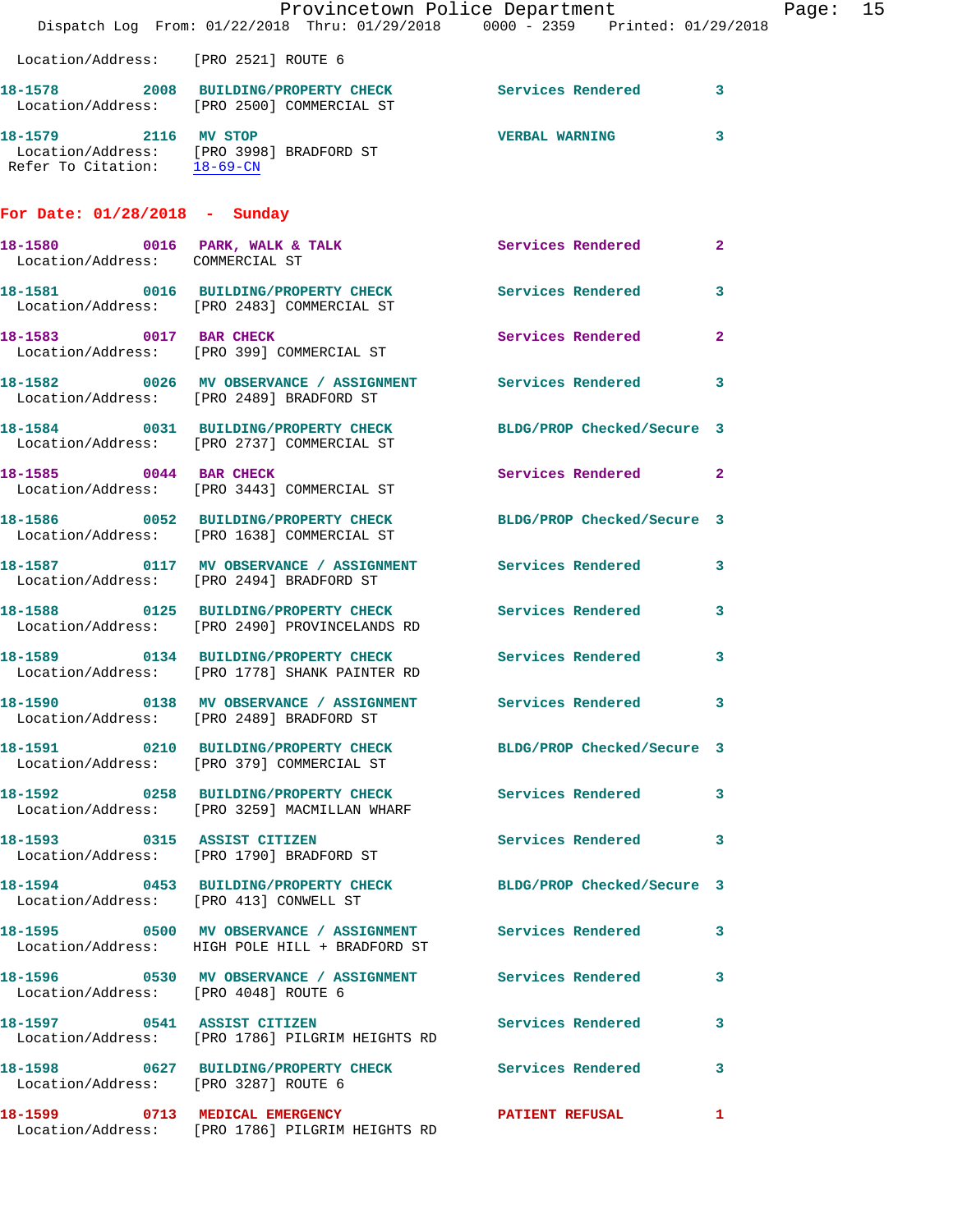| Location/Address: ROUTE 6                                                                     | 18-1600  0740 MV OBSERVANCE / ASSIGNMENT Services Rendered                                                 |                           | $\mathbf{3}$ |
|-----------------------------------------------------------------------------------------------|------------------------------------------------------------------------------------------------------------|---------------------------|--------------|
|                                                                                               | 18-1601 0752 BUILDING/PROPERTY CHECK<br>Location/Address: [PRO 2977] COMMERCIAL ST                         | Services Rendered         | 3            |
| 18-1602 0759 MV STOP<br>Location/Address: [PRO 2479] ROUTE 6<br>Refer To Citation: 18-70-CN   |                                                                                                            | <b>VERBAL WARNING</b>     | 3            |
|                                                                                               | 18-1603 0837 BUILDING/PROPERTY CHECK<br>Location/Address: [PRO 3259] MACMILLAN WHARF                       | <b>Services Rendered</b>  | 3            |
|                                                                                               | 18-1604 0903 BUILDING/PROPERTY CHECK<br>Location/Address: [PRO 2512] JEROME SMITH RD                       | <b>Services Rendered</b>  | 3            |
|                                                                                               | 18-1605 0905 BUILDING/PROPERTY CHECK<br>Location/Address: [PRO 488] MAYFLOWER ST                           | <b>Services Rendered</b>  | 3            |
| Location/Address: [PRO 3222] ALDEN ST                                                         | 18-1606 0912 MEDICAL EMERGENCY                                                                             | Transported to Hospital 1 |              |
|                                                                                               | 18-1608 1023 MV OBSERVANCE / ASSIGNMENT Services Rendered<br>Location/Address: [PRO 3296] SHANK PAINTER RD |                           | 3            |
| Location/Address: [PRO 3440] ROUTE 6                                                          | 18-1609 1102 MV OBSERVANCE / ASSIGNMENT Services Rendered                                                  |                           | 3            |
| 18-1610 1107 MV STOP<br>Location/Address: ROUTE 6 + SNAIL RD<br>Refer To Citation: 18-71-CN   |                                                                                                            | <b>VERBAL WARNING</b>     | 3            |
| 18-1611 1116 MV STOP<br>Location/Address: ROUTE 6 + CONWELL ST<br>Refer To Citation: 18-72-CN |                                                                                                            | <b>VERBAL WARNING</b>     | 3            |
|                                                                                               | 18-1612 1306 BUILDING/PROPERTY CHECK<br>Location/Address: [PRO 526] RYDER ST EXT                           | Services Rendered         | 3            |
|                                                                                               | 18-1613 1318 BUILDING/PROPERTY CHECK<br>Location/Address: [PRO 2494] BRADFORD ST                           | Services Rendered         | 3            |
|                                                                                               | 18-1614 1328 BUILDING/PROPERTY CHECK<br>Location/Address: [PRO 447] JEROME SMITH RD                        | <b>Services Rendered</b>  | 3            |
|                                                                                               | 18-1615 1331 MV OBSERVANCE / ASSIGNMENT Services Rendered<br>Location/Address: [PRO 1784] SHANK PAINTER RD |                           | $\mathbf{3}$ |
| 18-1617   1440   GENERAL INFO                                                                 | Location/Address: [PRO 1786] PILGRIM HEIGHTS RD                                                            | <b>Services Rendered</b>  | 3            |
| 18-1618    1534    MEDICAL EMERGENCY                                                          | Location/Address: CENTER ST + BRADFORD ST                                                                  | Transported to Hospital 1 |              |
|                                                                                               | 18-1621 1601 BUILDING/PROPERTY CHECK<br>Location/Address: [PRO 3737] BRADFORD ST                           | <b>Services Rendered</b>  | 3            |
|                                                                                               | 18-1622 1613 BUILDING/PROPERTY CHECK<br>Location/Address: [PRO 2483] COMMERCIAL ST                         | Services Rendered         | 3            |
|                                                                                               | 18-1624 1637 PARK, WALK & TALK<br>Location/Address: [PRO 105] COMMERCIAL ST                                | Services Rendered         | $\mathbf{2}$ |
| 18-1625   1642   BIKE - GENERAL                                                               | Location/Address: WINTHROP ST + COURT ST                                                                   | Services Rendered         | $\mathbf{2}$ |
|                                                                                               | 18-1627 1714 NOISE COMPLAINT<br>Location/Address: [PRO 179] STABLE PATH                                    | <b>Services Rendered</b>  | 3            |
|                                                                                               | 18-1628 1813 MV OBSERVANCE / ASSIGNMENT Services Rendered 3                                                |                           |              |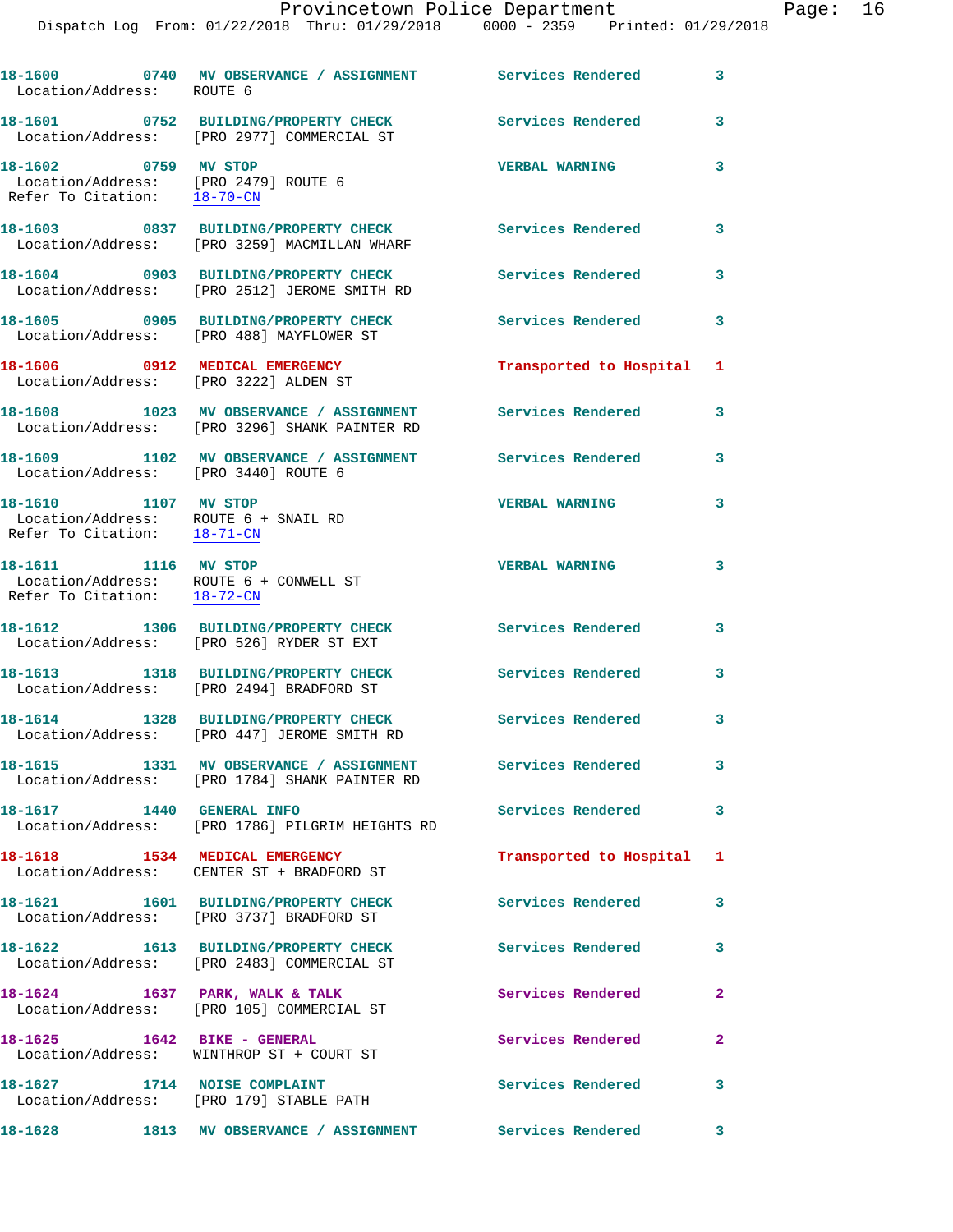|                                      | Provincetown Police Department<br>Dispatch Log From: 01/22/2018 Thru: 01/29/2018 0000 - 2359 Printed: 01/29/2018 |                                                                                                                                                                                                                                     |              | Page: 17 |  |
|--------------------------------------|------------------------------------------------------------------------------------------------------------------|-------------------------------------------------------------------------------------------------------------------------------------------------------------------------------------------------------------------------------------|--------------|----------|--|
|                                      | Location/Address: [PRO 94] BRADFORD ST                                                                           |                                                                                                                                                                                                                                     |              |          |  |
|                                      | 18-1629 1828 MV OBSERVANCE / ASSIGNMENT Services Rendered 3<br>Location/Address: [PRO 530] SHANK PAINTER RD      |                                                                                                                                                                                                                                     |              |          |  |
|                                      | 18-1630 1853 MV OBSERVANCE / ASSIGNMENT Services Rendered<br>Location/Address: [PRO 2478] BRADFORD ST            |                                                                                                                                                                                                                                     | $\mathbf{3}$ |          |  |
|                                      | 18-1631 1903 BUILDING/PROPERTY CHECK BLDG/PROP Checked/Secure 3<br>Location/Address: [PRO 530] SHANK PAINTER RD  |                                                                                                                                                                                                                                     |              |          |  |
|                                      | 18-1633 2021 BUILDING/PROPERTY CHECK Services Rendered 3<br>Location/Address: [PRO 1952] COMMERCIAL ST           |                                                                                                                                                                                                                                     |              |          |  |
|                                      | 18-1634 2025 MV OBSERVANCE / ASSIGNMENT Services Rendered 3<br>Location/Address: [PRO 2577] BRADFORD ST          |                                                                                                                                                                                                                                     |              |          |  |
|                                      | 18-1635 2052 BUILDING/PROPERTY CHECK Services Rendered 3<br>Location/Address: [PRO 516] RACE POINT RD            |                                                                                                                                                                                                                                     |              |          |  |
|                                      | 18-1636  2056  ALARM - GENERAL<br>Location/Address: [PRO 3180] MEADOW RD                                         | Referred to Other Agency 1                                                                                                                                                                                                          |              |          |  |
|                                      | 18-1637 2107 BUILDING/PROPERTY CHECK Services Rendered 3<br>Location/Address: [PRO 515] RACE POINT RD            |                                                                                                                                                                                                                                     |              |          |  |
|                                      | 18-1638 2134 SUSPICIOUS ACTIVITY<br>Location/Address: [PRO 1572] FRANKLIN ST                                     | <b>Unfounded</b> and the state of the state of the state of the state of the state of the state of the state of the state of the state of the state of the state of the state of the state of the state of the state of the state o | $\mathbf{2}$ |          |  |
| Location/Address: [PRO 3440] ROUTE 6 | 18-1639 2146 MV OBSERVANCE / ASSIGNMENT Services Rendered                                                        |                                                                                                                                                                                                                                     | 3            |          |  |
|                                      | 18-1641 2155 ALARM - GENERAL False Alarm<br>Location/Address: [PRO 2542] COMMERCIAL ST                           |                                                                                                                                                                                                                                     | $\mathbf{1}$ |          |  |
|                                      |                                                                                                                  |                                                                                                                                                                                                                                     |              |          |  |
| For Date: $01/29/2018$ - Monday      |                                                                                                                  |                                                                                                                                                                                                                                     |              |          |  |
| 18-1642                              | 0002 BUILDING/PROPERTY CHECK BLDG/PROP Checked/Secure 3<br>Location/Address: [PRO 525] COMMERCIAL ST             |                                                                                                                                                                                                                                     |              |          |  |
|                                      | 18-1644  0018 MV OBSERVANCE / ASSIGNMENT Services Rendered<br>Location/Address: HOWLAND ST + BRADFORD ST         |                                                                                                                                                                                                                                     | 3            |          |  |
|                                      | 18-1645  0019 BUILDING/PROPERTY CHECK BLDG/PROP Checked/Secure 3<br>Location/Address: [PRO 175] COMMERCIAL ST    |                                                                                                                                                                                                                                     |              |          |  |
|                                      | 18-1646 0028 BUILDING/PROPERTY CHECK BLDG/PROP Checked/Secure 3<br>Location/Address: [PRO 182] COMMERCIAL ST     |                                                                                                                                                                                                                                     |              |          |  |
|                                      | 18-1648 0057 MV OBSERVANCE / ASSIGNMENT Services Rendered 3<br>Location/Address: [PRO 2577] BRADFORD ST          |                                                                                                                                                                                                                                     |              |          |  |
|                                      | 18-1647 0100 BUILDING/PROPERTY CHECK BLDG/PROP Checked/Secure 3<br>Location/Address: [PRO 1780] JOHNSON ST       |                                                                                                                                                                                                                                     |              |          |  |
|                                      | 18-1649 0105 BUILDING/PROPERTY CHECK Services Rendered 3<br>Location/Address: [PRO 3259] MACMILLAN WHARF         |                                                                                                                                                                                                                                     |              |          |  |
|                                      | 18-1650   0141 MV OBSERVANCE / ASSIGNMENT   Services Rendered<br>Location/Address: [PRO 94] BRADFORD ST          |                                                                                                                                                                                                                                     | 3            |          |  |
|                                      | 18-1651 0456 BUILDING/PROPERTY CHECK Services Rendered 3<br>Location/Address: [PRO 2898] JEROME SMITH RD         |                                                                                                                                                                                                                                     |              |          |  |
|                                      | 18-1652 0501 BUILDING/PROPERTY CHECK BLDG/PROP Checked/Secure 3<br>Location/Address: [PRO 1645] HARRY KEMP WAY   |                                                                                                                                                                                                                                     |              |          |  |
|                                      | 18-1653    0504 BUILDING/PROPERTY CHECK BLDG/PROP Checked/Secure 3<br>Location/Address: [PRO 446] HOWLAND ST     |                                                                                                                                                                                                                                     |              |          |  |